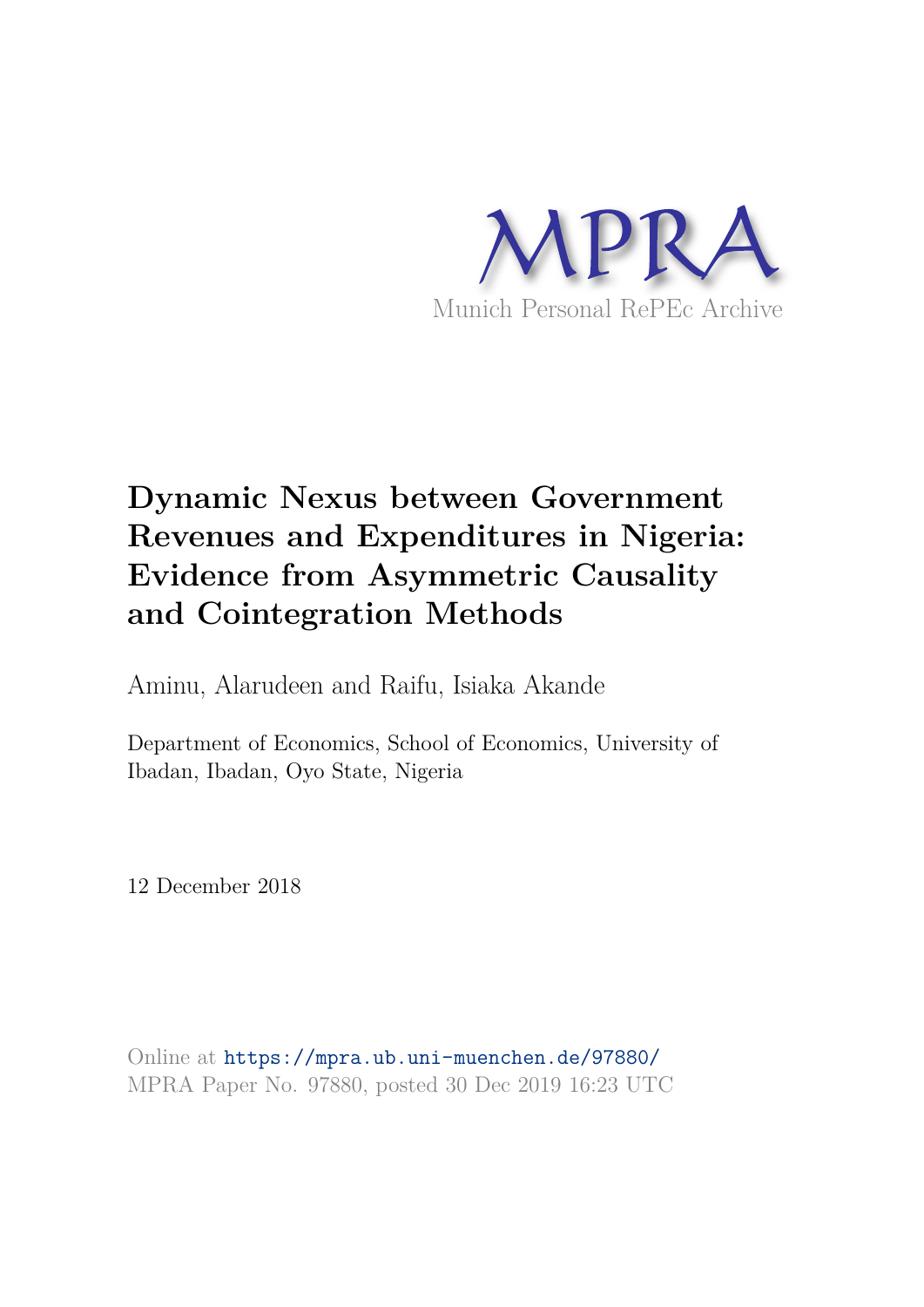# **Dynamic Nexus between Government Revenues and Expenditures in Nigeria: Evidence from Asymmetric Causality and Cointegration Methods**

Alarudeen Aminu and Isiaka Akande Raifu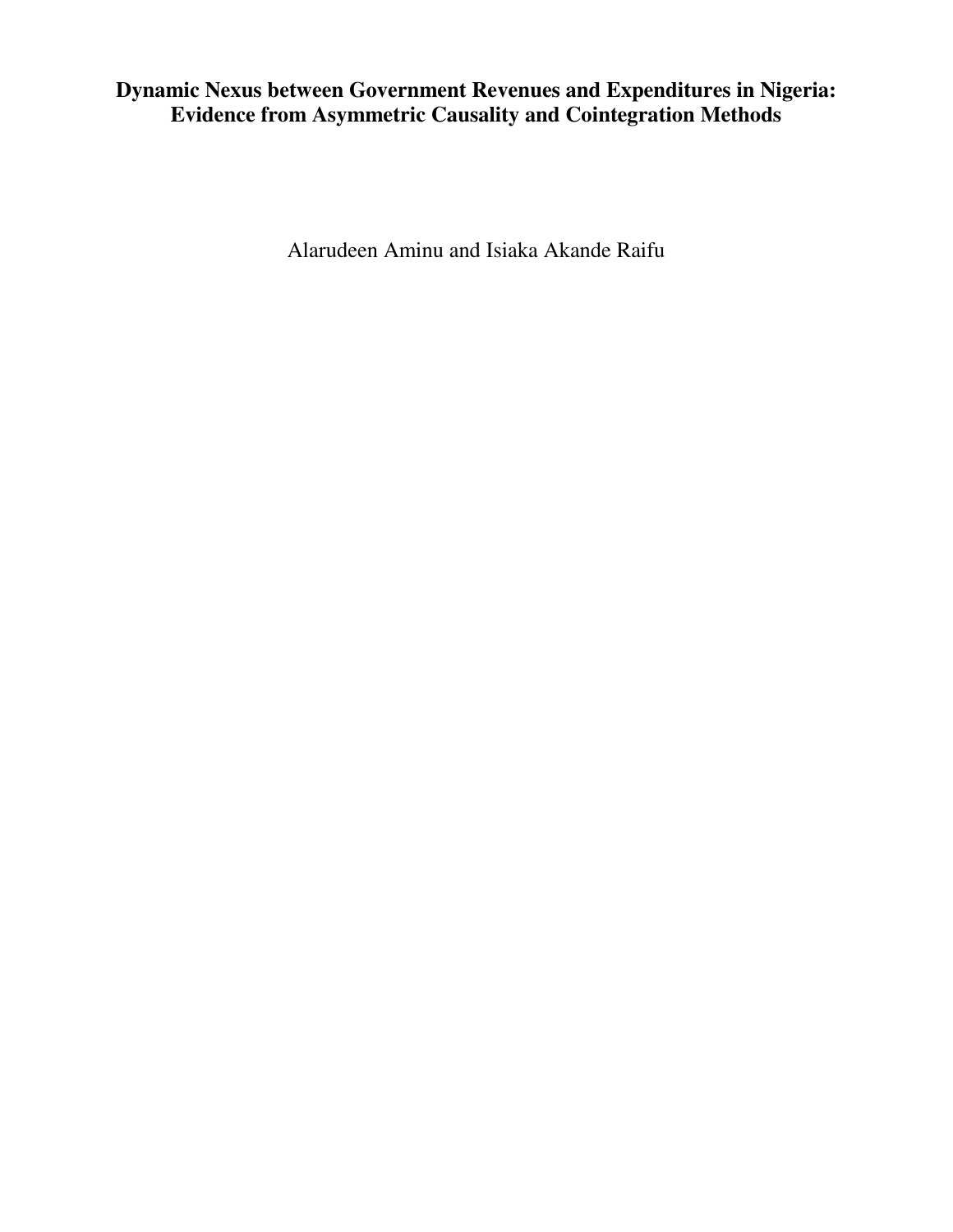## **Abstract**

*The incessant fiscal deficit being experienced in different countries across the world has raised concerns about the ability of government to properly manage its revenues and expenditures. This has necessitated a flurry of studies on the relationship between government revenues and government expenditures over time. However, empirical evidence appears to be mixed, even within a country, depending on the methodological approaches adopted by each researcher. In the light of this, this study examines the asymmetric causality and cointegration between revenues and expenditures using aggregated and disaggregated data. The results of linear causality tests of Granger (1969) and Toda-Yamamoto (1995) support fiscal synchronisation hypothesis while those of nonlinear causality test of Diks and Panchenko (2006) support revenue-spending hypothesis. The results further show the existence of asymmetric cointegration between revenues and expenditures in the short-run and the long-run. The final results obtained from the decomposition of revenues into the positive and negative components show that positive change in revenues has a positive effect on expenditures and vice versa for a negative change in revenues. Based on these findings, the panacea proposed to over-reliance in revenues, particularly oil revenues as a determinant of government expenditures, is the proper management of oil revenues and other sources of revenues. The government would also need to diversify the economy so that more revenues could be available to it from other sources to finance its expenditures.* 

*Keywords: Government Revenues, Government Expenditures, Asymmetries, Causality, Cointegration JEL codes: C20; H27; H50*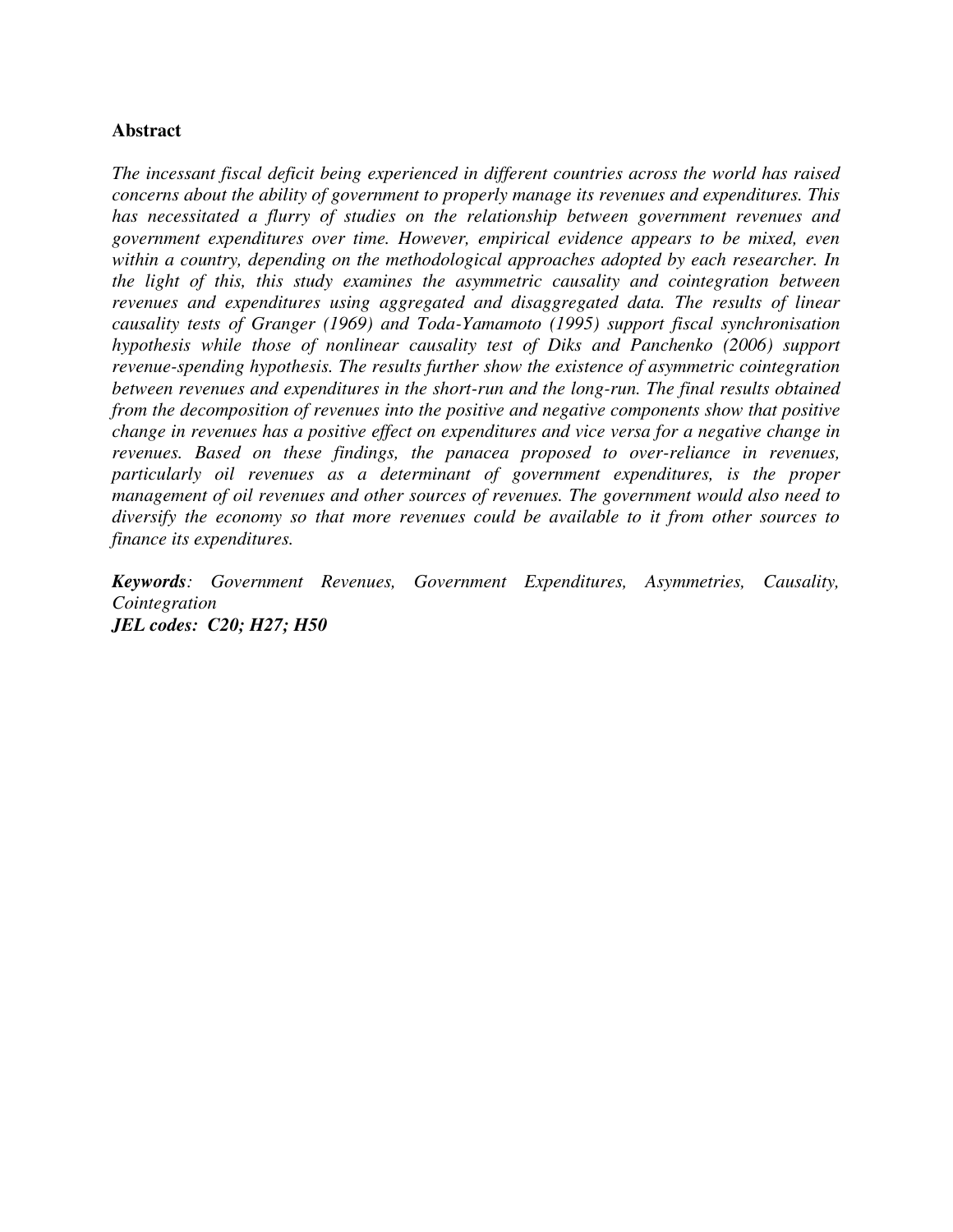## **1 Introduction**

l

The equilibrium of government revenues and expenditures determines its fiscal discipline-a term known as fiscal balance or balanced budget. In practice, this is the goal that every government, both in developed and developing countries, has always been striving to achieve. However, the experience has shown that many countries run fiscal deficits - a difference between government revenues and government expenditures over time, particularly a fiscal year.<sup>1</sup> Using the United States of America and Nigeria to represent developed and developing countries respectively, available statistics as depicted in Figure 1 show that the US has been recording fiscal deficits since 2002, which became worsened during the 2007-2009 financial crisis. Similarly, Nigeria has also been recording fiscal deficits since inception of the current democratic government, which began in 1999. Specifically, average fiscal deficits in the US and Nigeria between 1999 and 2016 stood at \$495.82 and \$3.37 million dollar, respectively.



*Source: Computed by the Authors from fiscal deficit data obtained from US Federal Reserve of St Louis and Central Bank of Nigeria Statistical Bulletin, various years* 

 Although overshooting of government expenditures over government revenues is the forerunner of fiscal or budget imbalance or deficit, the consequences thereof vary across countries. However, one immediate effect of fiscal deficits is the rising debt profile of a country

<sup>1</sup> *However, fiscal deficit is more pronounced in developing countries than developed countries.*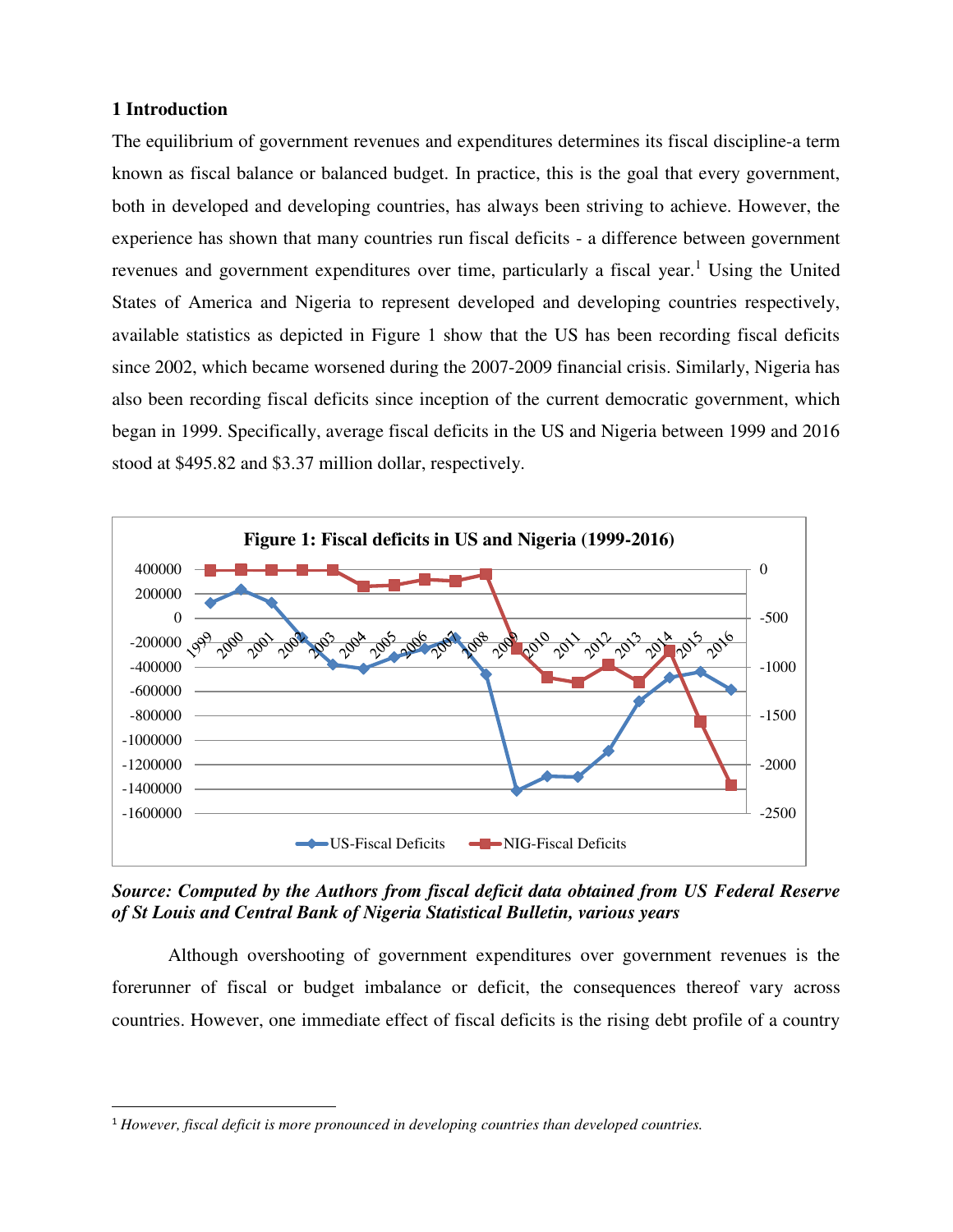facing a chronic fiscal imbalance.<sup>2</sup> This is usually followed by the overwhelming socialeconomic crises such as rising inflation, slow growth, trade deficit, rising unemployment, crowding out of private investment and lots more (Bernheim, 1989; Ball and Mankiw, 1995; Stiglitz and Walsh, 2008, Nimani,2013; Tešić, Ilić and Đelić, 2014). The consequences of fiscal deficits, however, depend on the sources of fiscal deficit. If fiscal imbalance arises from expending of government expenditure on critical infrastructural facilities that are very germane to the current and future benefits of the economy; such infrastructural facilities can generate enough revenue that will repay the fiscal deficit in the future. This may not portend a danger to the economy in the long-run. However, if the fiscal deficit arises from a sudden fall in the prices of exporting commodities of a country or falling tax revenue or exuberant government spending aimed at securing political gains can spell a doom for a country.<sup>3</sup>

 Due to the consequences of fiscal deficit accumulation, economists and policymakers have been interested in studying the dynamics of the relationship between government revenues and expenditures in developed, emerging and developing countries for a very long time. Four hypotheses have served as a compass guiding the direction of research activity in this area. The first hypothesis is known as a revenue-spending hypothesis (tax-spending hypothesis), propounded independently by Buchanan and Wagner (1977) and Friedman (1978). The hypothesis simply implies that getting more revenues by raising taxes will only induce government to increase its spending. Thus, increases in taxes that spur government revenues will eventual result in fiscal deficit. Empirically, this implies a unidirectional nexus running from government revenues to government expenditures. The second hypothesis is called spendingrevenue hypothesis and it was postulated by Barro (1974) and Wiseman and Peacock, (1979). The hypothesis stipulates that government expenditures determine or cause government revenues. The underlying intuition behind this hypothesis is that, in times of economic downturn or crisis, government usually gears up its expenditure which may ultimately lead to permanent increase in tax revenue. In this context, the unidirectional causality exists between government revenues and expenditures with the direction of causality running from government expenditures to government revenues. The third hypothesis was proposed by Musgrave (1961) and Meltzer and Richard (1981) and it is called fiscal synchronisation hypothesis. The hypothesis states that both government revenues and expenditures are jointly determined. In other words, the

l

<sup>&</sup>lt;sup>2</sup> Many countries in Europe during and after the global financial crisis experienced rising debt of great magnitude. *Some of these countries include Greece, Italy, Spain, Portugal and the host of others*

<sup>&</sup>lt;sup>3</sup> In 2014, the price of main exporting commodity of Nigeria, the crude oil price, fell in international market; this *created an economic crisis for the country as the economy experienced a recession for the first time in 25 years.*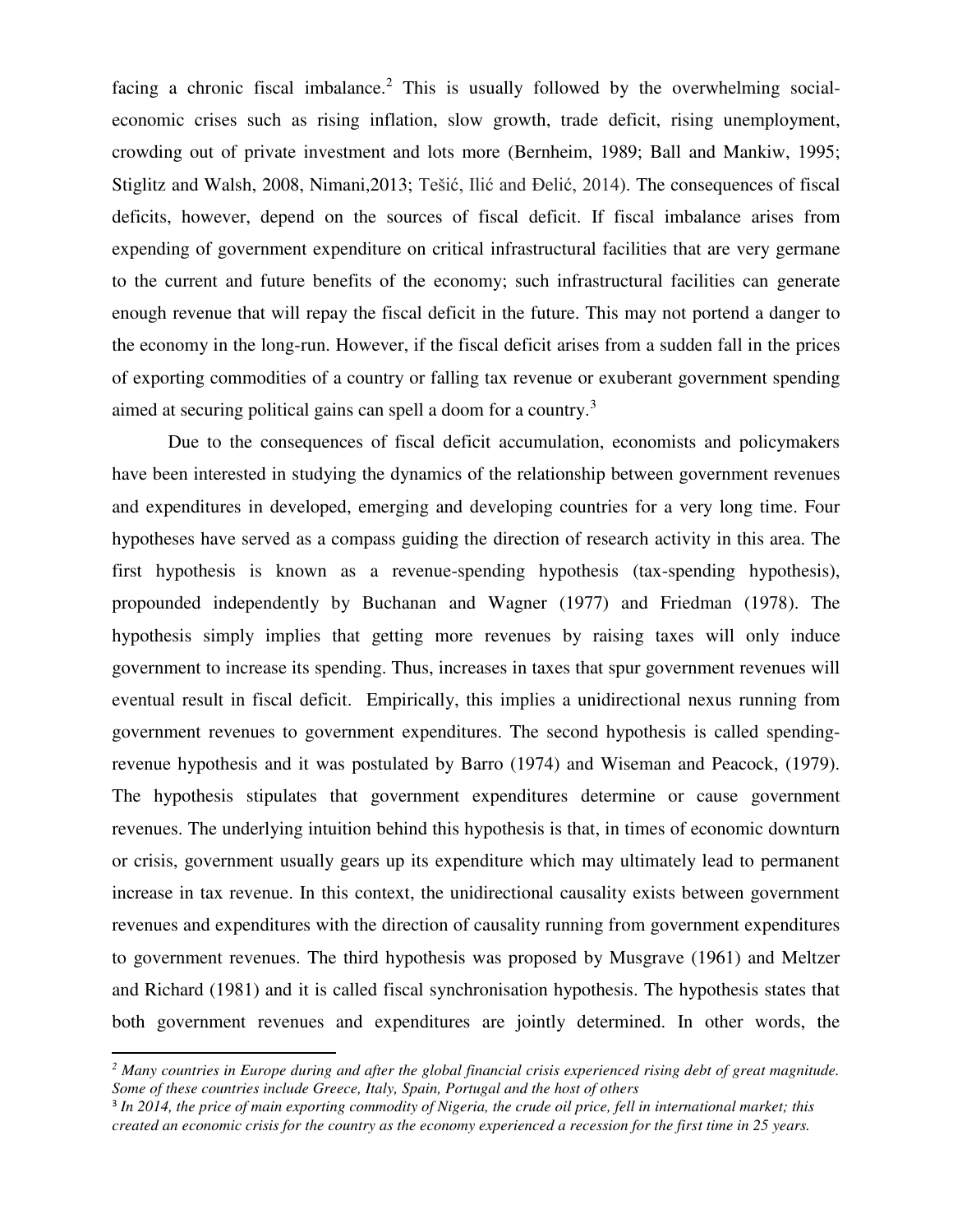government takes decisions on revenues and expenditures simultaneously. In this case, fiscal synchronization implies that there is a bidirectional causality between government revenues and expenditures. The last hypothesis is the fiscal neutrality promoted by Baghestani and McNown, (1994). The fiscal neutrality states that there is no causal relation between government expenditures and revenues because institutions separate decisions on revenues and expenditures. In other words, the decisions on revenues are taken by the institution independent of government spending decision.

 Along these theoretical propositions, several empirical studies have been conducted across countries in the world, applying different econometric techniques to examine the relationship between government revenues and expenditures (Payne, 2003 for an extensive review of the literature). From these studies, several natures of relationships between government revenues and expenditures have been examined. This ranges from linear to nonlinear causality or nexus between the two variables. With regard to linear relationship, most prominent issues addressed in the literature are the issues of causality and cointegration, using econometric techniques such as Granger causality, Toda-Yamamoto causality, panel causality, vector error correction model (VECM) based causality, Johansen system cointegration, Engle-Granger cointegration, error correction model (ECM), autoregressive distributed lag (ARDL) bounds testing and vector autoregressive method (VAR) and lots more. In the case of nonlinear modelling of revenue-expenditure nexus, researchers have used different nonlinear methods such as threshold autoregressive (TAR), Momentum TAR, threshold autoregressive error correction method and lots more. The use of different econometric techniques and other factors such as each country's economic characteristics such as size of the government, dynamics of economic environment, institutional structure, custom or culture among others, have been the driver of flurries of mixed empirical findings (see details in the table of literature review in the appendix).

 The current study focuses on the Nigerian economy. As in the case of other countries, several empirical studies have been conducted to examine the relationship between government revenue and expenditure in Nigeria, albeit, with mixed findings (Ogujiuba and Abraham, 2012; Aregbeyen and Ibrahim, 2012a, 2012b; Aworinde, 2013; Nwosu and Okafor, 2014; Ibrahim, 2017; Abdulrasheed, 2017; Yinusa and Adedokun, 2017). Apart from the mixed findings, most of the studies conducted so far assume linear nexus between revenues and expenditures, applying different econometric techniques. Specifically, Aregbeyen and Ibrahim (2012a) used ARDL method to examine the relationship between government expenditure and revenue and found support for revenue-spending hypothesis. Aregbeyen and Ibrahim, (2012b), however, employed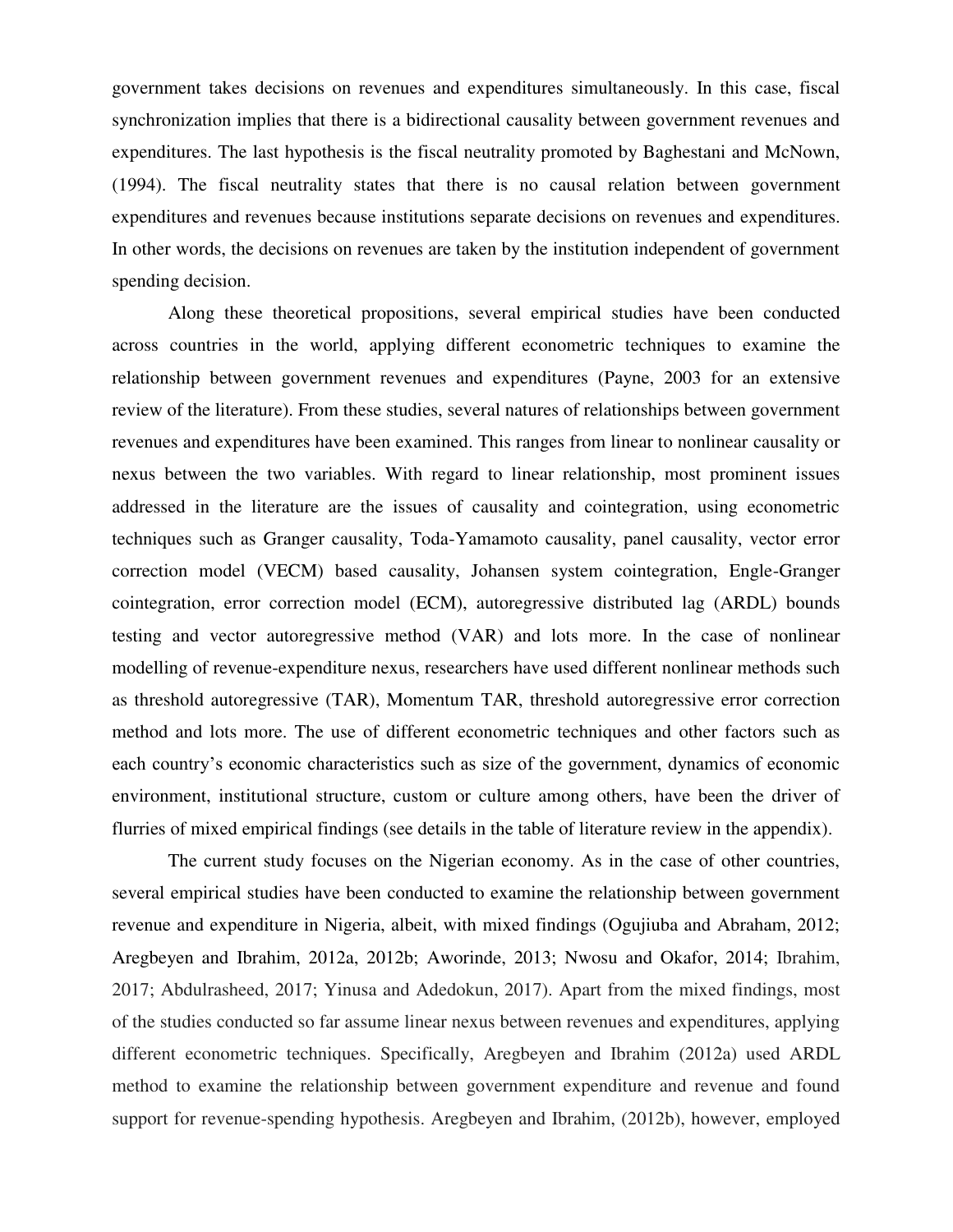Granger-causality test to document a fiscal synchronisation hypothesis. Fiscal synchronisation hypothesis was also reported by the study carried out by Ibrahim, (2017) using the causality approach with structural break. Applying ECM, Nwosu and Okafor (2014) established the existence of the spending-revenue hypothesis. The same spending-revenue hypothesis was documented by Abdulrasheed (2017) while Yinusa and Adedokun (2017), in line with Arugbeyen and Ibrahim (2012) also found support for revenue-spending hypothesis. The only study akin to our study is the study conducted by Aworinde, (2013), albeit his study is limited to testing the nonlinear causality between government revenues and expenditures only at the aggregate level. In our case, we do not only examine nonlinear causality but also consider the case of asymmetric cointegration between government revenues and expenditures at both aggregate and disaggregate levels.

 As aforementioned, this study aims at examining the case of asymmetric causality and cointegration between government revenues and expenditures in Nigeria. In the economic parlance, it is believed that macroeconomic variables usually behave nonlinearly over the course of the economic cycle (Neftci. 1984). Based on this, Ewing et al. (2006) provides possible explanations for the existence of asymmetric relationship between government revenues and expenditures. Aside this, the movement of oil prices in the international market determines the behaviour of government revenues and expenditures in Nigeria. In Nigeria, the large part of revenues accrued to the government come from the sales of crude oil whose prices are subject to demand for and supply of crude oil in the international market. As the oil prices fluctuate (ups and downs), so also is the revenue realised from the sales of crude oil as well as the government expenditure (see Raifu and Raheem, 2018). Thus, it is expedient to re-examine the revenueexpenditure nexus nonlinearly or asymmetrically.

 The study adds to the existing studies in the following ways. First, it considers the case of nonlinear causality and cointegration between government revenues and expenditures. In the case of causality, for thorough robustness, the study combines both linear and nonlinear causality tests using different estimation methods such as the usual Granger-causality test (Granger, 1969), Toda-Yamamoto non-causality (Toda and Yamamoto, 1995) and nonlinear causality test proposed by Diks and Panchenko in 2006. Although Diks and Pachenko, (2006) has been applied by Aworinde (2013) to model nonlinear causality between revenues and expenditures in Nigeria, albeit at aggregate level without taking into consideration the disaggregated data such capital expenditure, recurrent expenditure, oil revenue and nonoil revenue. Concerning the nonlinear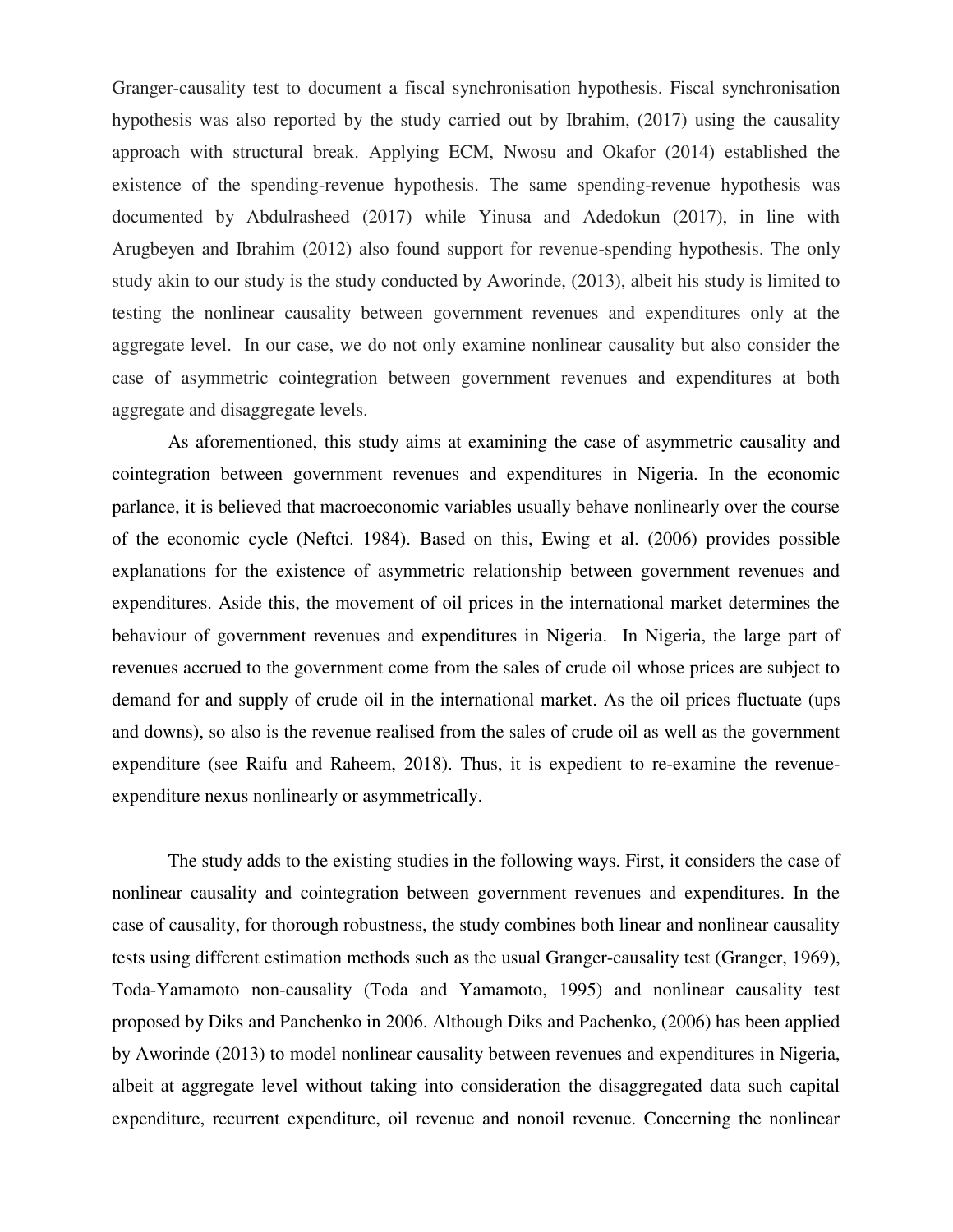cointegration, this study makes use of nonlinear cointegration method based on Shin, Yu and Greenwood-Nimmo (2014) nonlinear ARDL. This method has advantages over other cointegration methods previously used in the literature because apart from the fact that it is capable of performing asymmetric cointegration, it also captures asymmetric short-run and longrun impacts of revenue on expenditure and vice versa. Thus, the method helps in shedding light on whether any of the hypotheses hold in the short-run and the long-run asymmetrically. Our study is the first study that will employ NARDL to model the dynamic relationship between revenues and expenditures. Other studies have used TAR and MTAR (Zapf and Paynes, 2009; Saunoris and Payne, 2010; Tiwari and Mutascu, 2016; Phiri, 2016). Second, in this study, we also make use of both aggregated and disaggregated data on revenues and expenditures.<sup>4</sup> This is to prove the consistence of the results and to provide robustness for this study.

The rest of this study is structured as follows. Section 2 describes the data used and the methodology. Section 3 presents the empirical findings. Section 4 concludes with policy recommendations.<sup>5</sup>

#### **2 Materials and Methodology**

#### **2.1 Materials**

l

This study uses annual data from 1970 to 2011. The source of the data is the Central Bank of Nigeria. The main variables extracted include total government revenue, oil revenue, non-oil revenue, total government expenditure, recurrent expenditure, capital expenditure, consumer price index and real Gross Domestic Product. These variables (total government revenue, oil revenue, nonoil revenue, total government expenditure, recurrent expenditure and capital expenditure) are scaled by gross domestic product, measured in real term and in million naira. The descriptive statistics of these variables are presented in Table 1. Following the summary statistics is the Figure 2 that shows the trend of the government revenues and expenditures scaled by GDP over times. From the figure, it can be observed that both government revenues and expenditures co-move. In other words, when revenues increase, government expenditures tend to soar and vice versa.

| <b>Table 1: Descriptive Statistics Results</b> |  |
|------------------------------------------------|--|
|------------------------------------------------|--|

| Variable | <b>TRREV</b> | TROEXP   | <b>ROILREV</b> | <b>RNONOILREV</b> | <b>RRECEXP</b> | <b>RCAPEXP</b> | <b>RGDP</b> | <b>ROSURPDEF</b> |
|----------|--------------|----------|----------------|-------------------|----------------|----------------|-------------|------------------|
| Mean     | 16156.69     | 10281.34 | 12590.37       | 3558.96           | 5916.10        | 4285.96        | 281644.80   | $-1997.64$       |

<sup>4</sup> *Disaggregated data of revenues include oil and nonoil revenues while that of the expenditure include recurrent and capital expenditure.* 

*5 The literature review is summarised in the Table put in appendix to this study*.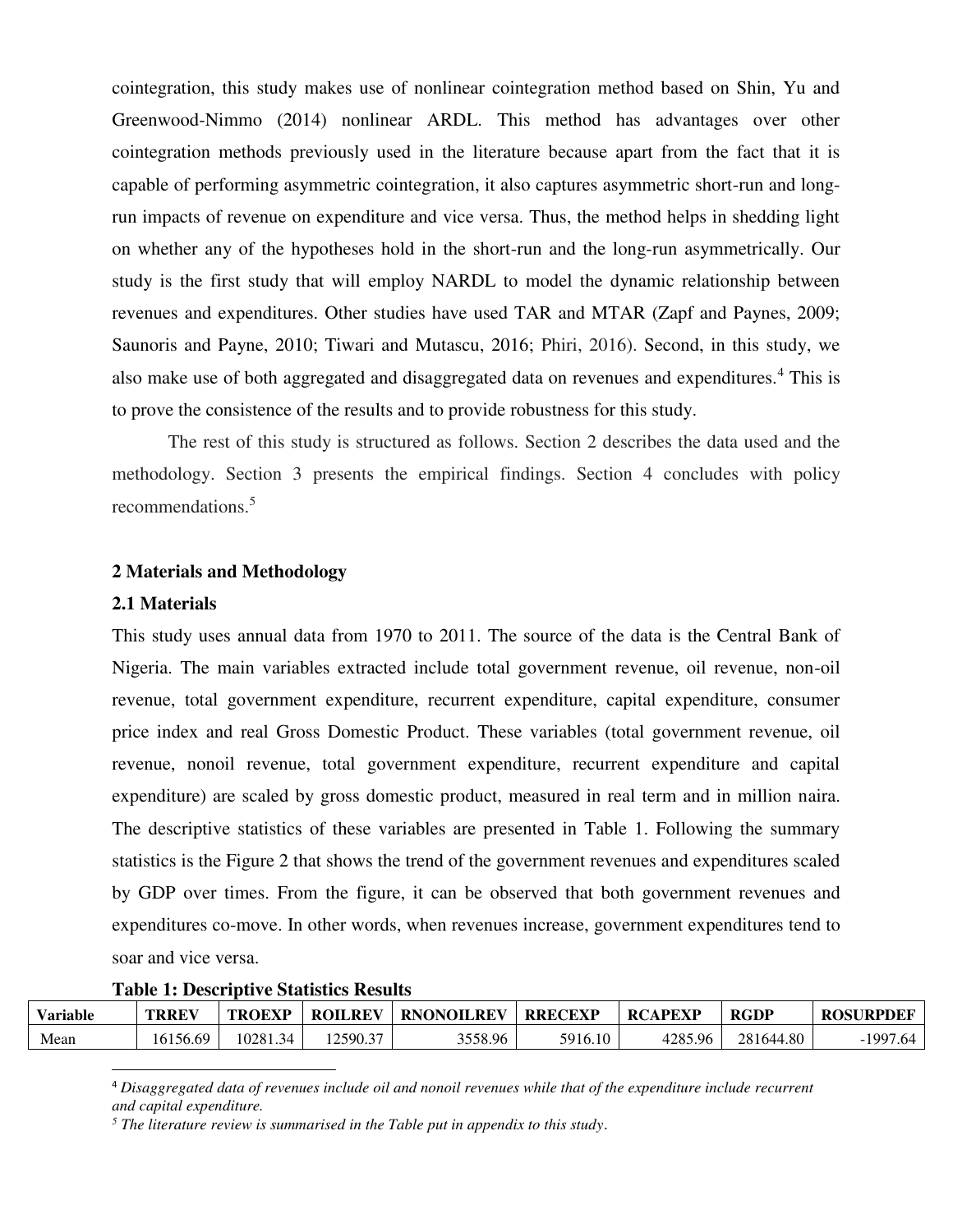| Median              | 12579.14 | 10136.98 | 9570.59  | 2895.03 | 5284.10  | 3881.42  | 266464.60 | $-2141.28$ |
|---------------------|----------|----------|----------|---------|----------|----------|-----------|------------|
| Maximum             | 40844.19 | 17521.17 | 33907.74 | 7968.84 | 13828.82 | 11549.20 | 834161.80 | 5794.84    |
| Minimum             | 2756.52  | 3930.00  | 724.35   | 1404.66 | 2414.83  | 754.78   | 4219.00   | $-6412.82$ |
| Std. Dev.           | 10482.87 | 3825.36  | 9232.74  | 1674.69 | 2707.44  | 2178.03  | 228538.70 | 2231.32    |
| <b>Skewness</b>     | 1.02     | 0.26     | 1.11     | 1.16    | 0.92     | 1.02     | 0.73      | 0.83       |
| Kurtosis            | 2.92     | 2.03     | 3.23     | 3.54    | 3.40     | 4.37     | 2.78      | 5.00       |
| Jarque-Bera         | 7.27     | 2.09     | 8.78     | 10.00   | 6.26     | 10.54    | 3.80      | 11.85      |
| Probability         | 0.03     | 0.35     | 0.01     | 0.01    | 0.04     | 0.01     | 0.15      | $0.00\,$   |
| <b>Observations</b> | 42       | 42       | 42       | 42      | 42       | 42       | 42        | 42         |

*Source: Authors' computation.* 

*Note: TRREV, TROEXP, ROILREV, RNONOILREV, RRECEXP, RCAPEXP, RGDP and ROSURPDEF denote real total revenue, real total expenditure, real oil revenue, real nonoil revenue, real recurrent expenditure, real capital expenditure, real GDP and real overall fiscal surplus/deficit respectively. All variables are measured in Million Naira.* 





#### **2.2 Methodologies**

#### **2.2.1 Linear Granger Causality Test Framework**

This study aims at examining nonlinear causality and contegration between government revenues and expenditures in Nigeria. To begin with, there is need to ascertain the stationarity properties of the variables by using appropriate unit root test methods. Thus, this study uses Augmented Dickey-Fuller and Phillips-Perron unit root tests. The basic requirement for estimating causality and cointegration is that the variables must be stationary, particularly integrated of order 1,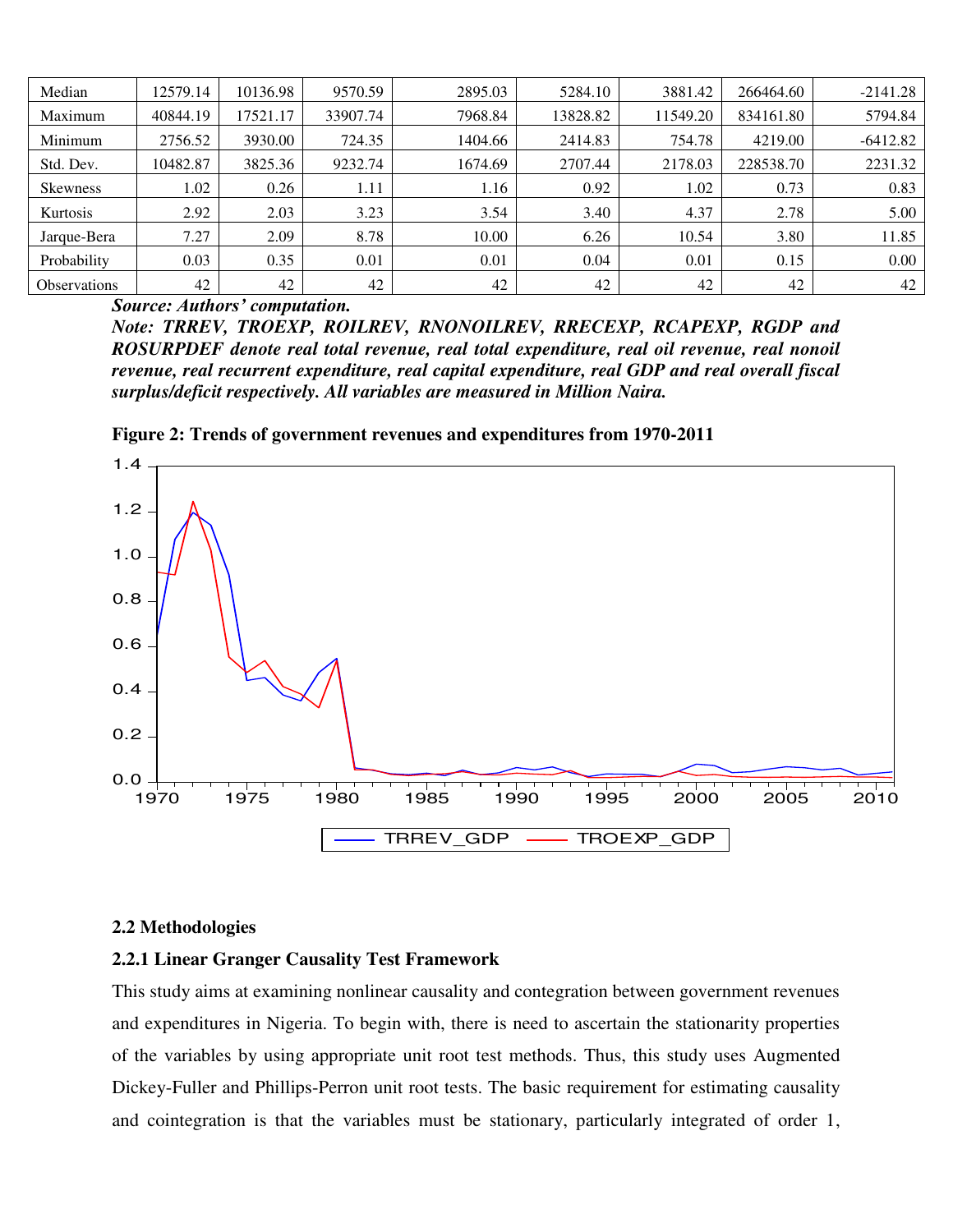however, the method we employ in this study allows for cointegration of any order except order 2. Assume that the variables are stationary, say  $R_t$  and  $E_t$ , <sup>6</sup> following Granger (1969),  $R_t$  strictly Granger causes  $E_t$  if and only if the past values  $R_t$  have significant power to predict, in linear form, the current values of  $E_t$ , from the past values of  $E_t$ . According to Diks and Panchenko, (2006) and Bekiros and Diks, (2008), if the past values  $R_s$  and  $E_s$   $\forall s \le t$ , contain the information sets denoted by  $F_{R,t}$  and  $F_{E,t}$  and that the equivalent in distribution is denoted as  $\sim$ , then that  $R_t$  will Granger-cause  $E_t$  if,  $k \geq 1$  can be specified as:

$$
(E_{t+1},...,E_{t+k})\mid (F_{R,t},F_{E,t})\sim (E_{t+1},...,E_{t+k})\;F_{E,t}
$$
\n
$$
(1)
$$

Specifically, the estimable Granger causality test in the content of VAR framework can be respecified as:

$$
R_t = \sum_{i=1}^n \lambda_i R_{t-i} + \sum_{j=1}^n \delta_j E_{t-j} + \varepsilon_t
$$
\n(2)

$$
E_{t} = \sum_{j=1}^{n} \alpha_{j} E_{t-j} + \sum_{i=1}^{n} \beta_{i} R_{t-i} + u_{t}
$$
\n(3)

In modern econometric software, the null hypothesis of Granger non-causality is either accepted or rejected based on the probability value or T-value or standard error. Using the probability value, if the probability value is less than 5%, the assumption of Granger non-causality is rejected, otherwise it is accepted. For robustness, this study complements the Granger causality method by using another causality test known as Toda-Yamamoto non causality test in the spirit of Toda and Yamamoto (1995). For advantages of Toda-Yamamoto approach to causality over Granger-causality, interested readers should see Toda and Yamamoto (1995, pp. 226 and 227).

#### **2.2.2 Nonlinear Granger Causality Test Framework**

l

In the case of nonlinear causality, we follow Diks and Panchenko (2006) framework religiously. The method is a nonparametric approach to causality. Suppose we are interested in testing the causality between  $R_s$  and  $E_s$  using appropriate  $p$  and  $q$  lags of the two variables. Consider the vectors of  $R_s$  and  $E_s$  given respectively as:

<sup>&</sup>lt;sup>6</sup> Here R stands for revenues while E denotes expenditures except otherwise stated.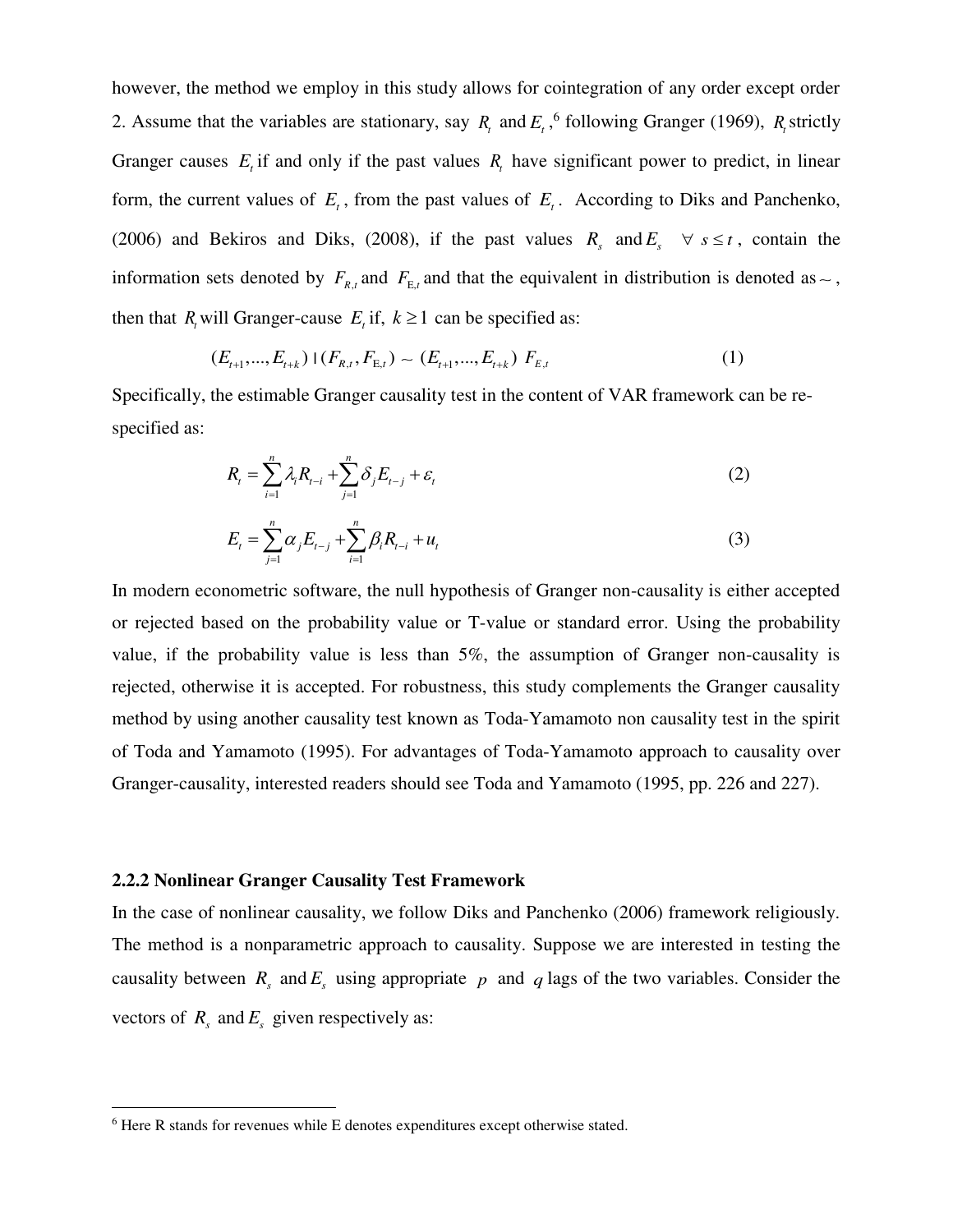$$
R_t^p = (R_{t-p+1},...,R_t)
$$
  
\n
$$
E_t^q = (E_{t-q+1},...,E_t)
$$
\n(4)

Where  $p, q \ge 1$ . The null hypothesis here is that  $R_t^p$  does not Granger-cause  $E_t^q$ . In other words, the null hypothesis implies that  $R_t^p$  does not contain additional information about the future value of expenditure denoted as  $E_{t+1}$ . This null hypothesis is specified as:

$$
H_o: E_{t+1}(R_t^p; E_t^q) \sim E_{t+1} | E_t^q
$$
\n<sup>(5)</sup>

According to Bekiros and Diks (2008), the null hypothesis is a statement about the invariant of the vector of random variables  $W_t = (R_t^p, E_t^q, Z_t)$  where  $Z_t = E_{t+1}$ . If the time indexes are dropped and assume that  $p = q = 1$ , the joint probability density function of  $f_{R,E,Z}$  (r,e, z) and its marginals must satisfy the following relation:

$$
\frac{f_{R,E,Z}(r,e,z)}{f_E(e)} = \frac{f_{R,E}(r,e)}{f_E(e)} = \frac{f_{E,Z}(e,z)}{f_E(e)}
$$
(6)

The equation 6 implies that R and Z are independent conditionally on  $E = e$  for each fixed value of *e* . Based on this, the null hypothesis can be re-specified as:

$$
q = E(f_{R,E,Z}(R, E, Z)f_E(E) - f_{R,E}(R, E)f_{E,Z}(E, Z)
$$
\n(7)

According to Diks and Panchenko (2006), *q* can be estimated using the equation 8 below.

$$
T_n(\varepsilon_n) = \frac{(n-1)}{n(n-2)} \sum_i (\hat{f}_{R,Z,E}(R_i, Z_i, E_i) \hat{f}_Y(E_i) - \hat{f}_{R,E}(R_i, E_i) \hat{f}_{E,Z}(E_i, Z_i)
$$
(8)

Where n is the sample size and  $\hat{f}$  $f_w$  is a local density estimator of a  $d_w$  - variate random vector *W* at *W*<sub>*i*</sub> based on indicator functions  $I_{ij}^W = I(||W_i - W_j|| < \varepsilon_n)$  defined by

$$
\hat{f}_W(\mathbf{W}_i) = \frac{(2\varepsilon_n)^{-d_W}}{n-1} \sum_{j,j \neq i} I_{ij}^W
$$
\n(9)

Where  $I(.)$  is the indicator function and  $\varepsilon_n$  is the bandwidth that depends on *n*, the sample size.

If  $p = q = 1$  and  $\varepsilon_n = C\pi^{-\beta}$  (C > 0,  $\frac{1}{4} < \beta \frac{1}{3}$ ), then the test statistics in equation satisfies

$$
\sqrt{n}\frac{T_n(\varepsilon_n)-q)}{S_n} \longrightarrow N(0,1) \tag{10}
$$

According to Diks and Panchenko (2006)  $\frac{D}{\longrightarrow}$  is the convergence in distribution and S<sub>n</sub> represents an estimator of the asymptotic variance of  $T_n(.)$ . Practically, the theoretical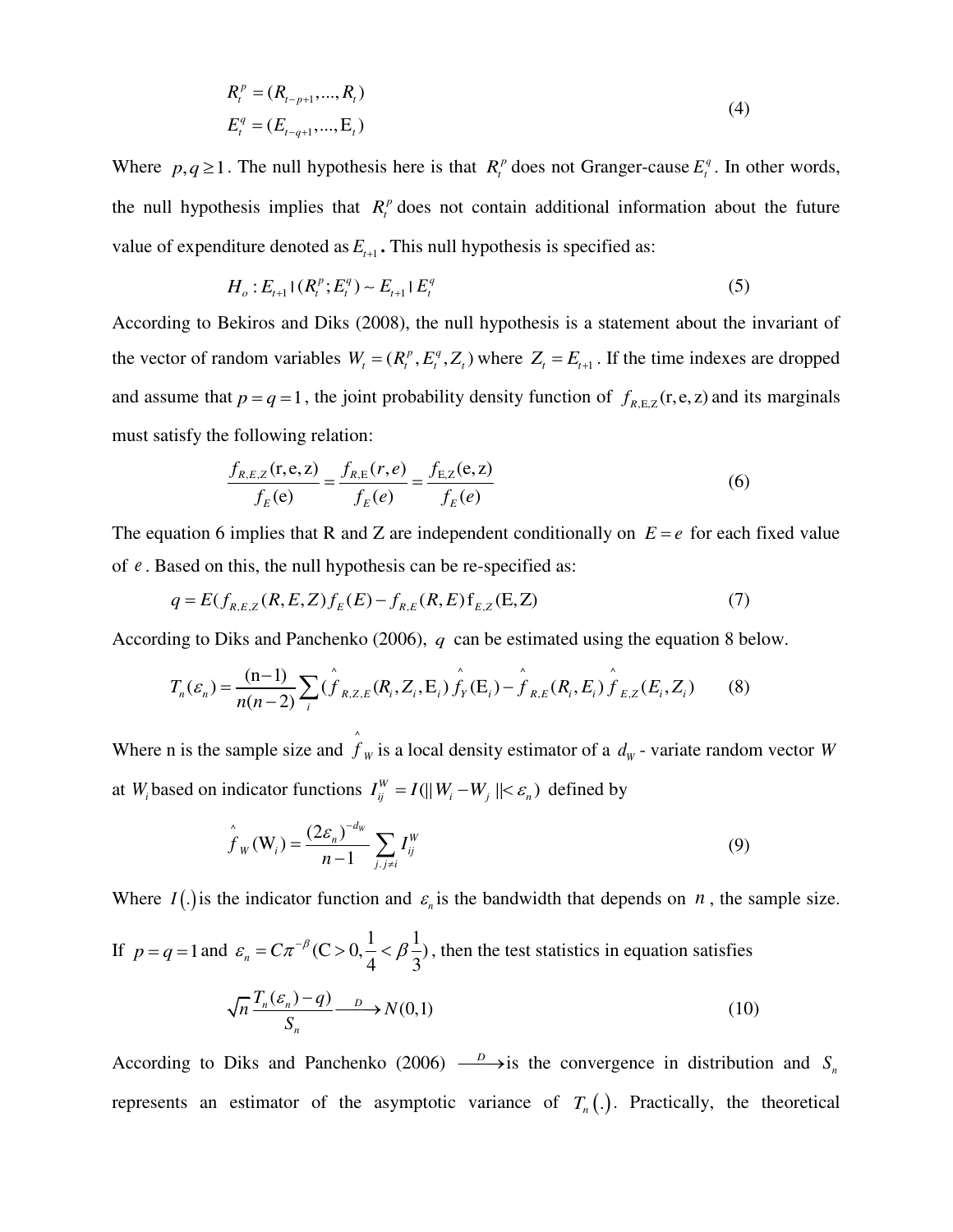framework above is applied to the joint residuals of the variables in the estimated VAR model. It is believed that application of Granger causality method to the VAR residuals should be nonlinear as the linear relationship is contained in the estimated coefficients of VAR (Rocher, 2017).

#### **2.2.3 Nonlinear Autoregressive Distributed Lag Framework**

This study employs bounds testing approach to cointegration in NARDL framework. The NARDL framework was developed by Shin, Yu and Greenwood-Nimmo in 2014 to capture the asymmetric relationship between dependent variable and independent variable(s). The framework begins by first specifying the long-run model given as:<sup>7</sup>

$$
E_t = \alpha_0 + \alpha_1(\mathbf{R}_t^+) + \alpha_2(\mathbf{R}_t^-) + \varepsilon_t \tag{11}
$$

Where  $\alpha_1$  and  $\alpha_2$  are the coefficients of the long-run model to be estimated.  $R_i^+$  and  $R_i^-$  are the partial sum of positive and negative change of government revenues. The partial decomposition of government revenues into positive and negative changes can be derived as:

$$
R_t^+ = \sum_{j=1}^t \Delta R_j^+ = \sum_{j=1}^t \max(\Delta R_j, 0)
$$
  

$$
R_t^- = \sum_{j=1}^t \Delta R_j^- = \sum_{j=1}^t \min(\Delta R_j, 0)
$$
 (12)

The NARDL model can then be specified as follows:

l

$$
\Delta E_t = \beta_0 + \beta_1 E_{t-1} + \beta_2^+ R_{t-1}^+ + \beta_3^- R_{t-1}^- + \sum_{i=1}^p \delta_i \Delta E_{t-1} + \sum_{i=0}^q (\phi_t^+ \Delta R_{t-1}^+ + \phi_t^- \Delta R_{t-1}^-) + \nu_t
$$
\n(13)

Where p and q are the lag orders,  $\beta_0$ ,  $\beta_1$ ,  $\beta_2^+$  and  $\beta_3^-$  are the long-run coefficient parameters to be estimated,  $\mathbf{0}$ *q t i*  $\phi_t^+$  $\sum_{i=0}^{n} \phi_i^+$  and  $\sum_{i=0}^{n}$ *q t i*  $\phi_t^{-}$  $\sum_{i=0}^{n} \phi_i$  are the short-run asymmetric distributed lag coefficients. The longrun positive and negative effects of government revenues on government expenditures are denoted as:  $\eta_2 = -\frac{\mu_2}{\rho}$ 1  $\eta_2 = -\frac{\beta_2^+}{\beta_1^-}$  $^{+}$  $=-\frac{\rho_2}{\rho}$  and  $\eta_3=-\frac{\rho_3}{\rho}$ 1  $\eta_3 = -\frac{\beta_3^2}{\beta_1^2}$  $\overline{a}$  $=-\frac{p_3}{a}$  respectively. The null hypothesis of no long-run effects of positive and negative of government revenues on expenditures is tested by the equality relation

<sup>7</sup> *The model specification rests on the assumption that there is unidirectional causality between government revenues and government expenditures with the direction of causality running from government revenues to government expenditures. However, this is subject to change based on the outcome of Granger causality results, particularly nonlinear Granger causality on the results.*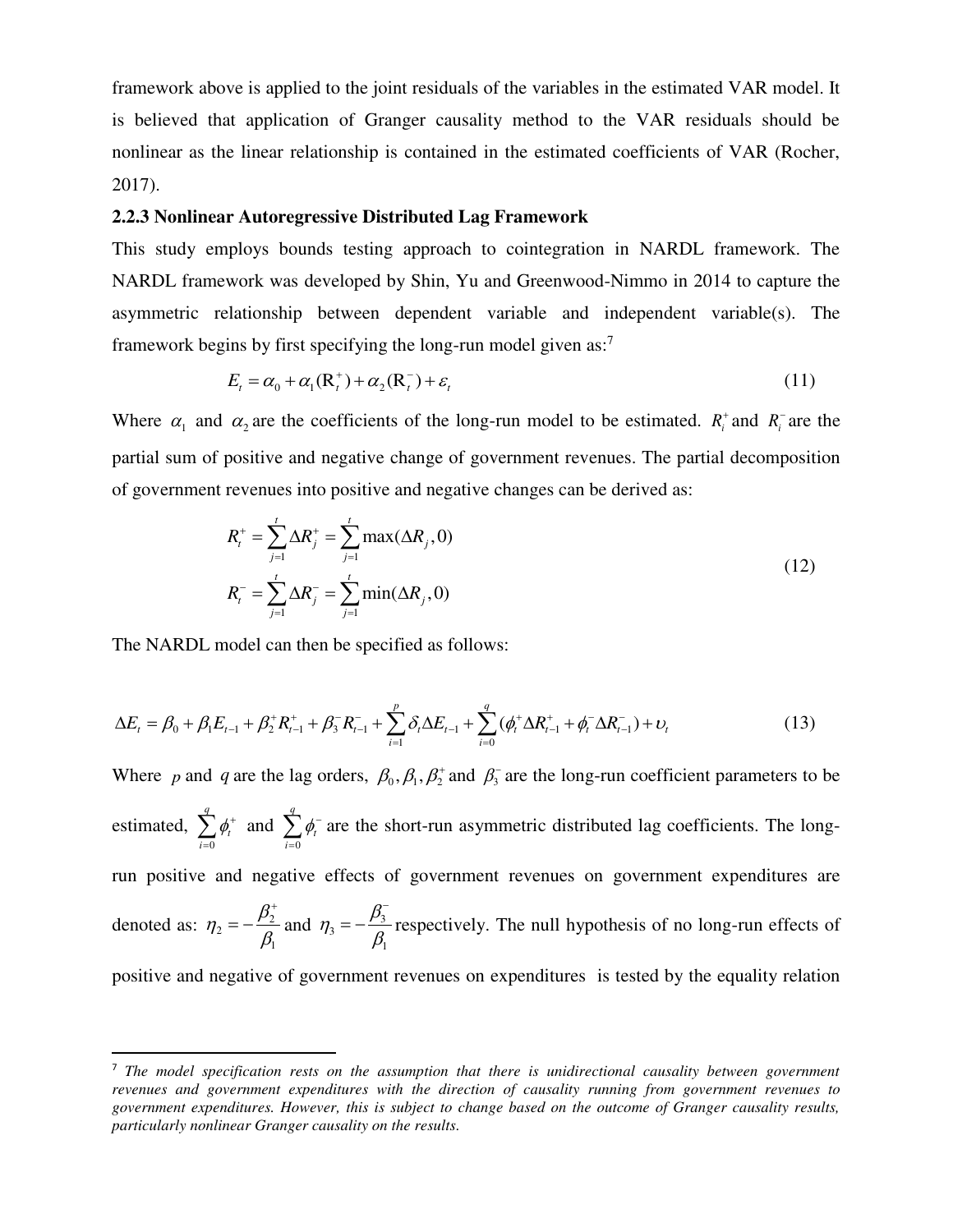given as:  $\frac{p_2}{q} = \frac{p_3}{q}$  $1 \quad P_1$  $\beta_2^+$   $\beta_3$  $\beta_1$   $\beta_1$  $+\overline{Q}$  $=\frac{p_3}{a}$  against the alternative hypothesis given as:  $\frac{p_2}{a} \neq \frac{p_3}{a}$  $1 \quad P_1$  $\beta_2^*$  ,  $\beta_1$  $\beta_{\text{\tiny{l}}}$   $\beta_{\text{\tiny{l}}}$  $+\overline{Q}$  $\neq \frac{P_3}{Q}$ . If the null hypothesis is rejected in favour of the alternative hypothesis, it implies that there is asymmetric long-run relationship between government revenues and expenditures. In same vein, the null hypothesis stipulating no short-run asymmetric effects of government revenues on expenditure can be specified as  $\sum \phi_i^+ = \sum \phi_i^-$  against alternative hypothesis given as:  $\sum \phi_i^+ \neq \sum \phi_i^-$ . If the null hypothesis is rejected in favour of alternative hypothesis, it means that the short-run relation exists between government revenues and expenditures. To confirm both short-run and long-run, Wald test is used after estimation of NARDL. Post estimation tests such as normality test, ARCH LM heteroscedasticity test, serial autocorrelation test and Ramsey Reset test for the appropriate model specification are carried out. CUSUM and CUSUM squared for model stability are also performed.

### **3 Empirical Findings**

This section presents the estimated results. We begin by conducting preliminary unit root tests with the goal to ascertain the stationarity properties of the variables used in this study. This is done so that spurious regression can be avoided. Apart from this, conducting cointegration test requires that the unit root must first be performed on the variables and they must be stationary at order one. Two unit root tests were performed and they include Augmented Dickey Fuller and Phillips-Perron unit root tests (Dickey and Fuller, 1981; Phillips and Perron, 1988). Both unit root tests have the same null hypothesis. They are only different in terms of statistical tests. While ADF uses the tau statistic test, PP uses the Z-statistic test. The null hypothesis is that the data series have unit roots against which the alternative hypothesis which states that the data series are stationary is tested. The results of the unit root tests are presented in Table 2. The results show that the variables of interest, revenues and expenditures, contain unit roots. This implies that the variables are not stationary. They are only made stationary after they are first differenced. Therefore, the cointegration test can be performed. However, the nonlinear cointegration we conducted based on bounds testing NARDL approach to cointegration permits the series to be integrated of any order, either order one or order two, and not necessarily order one.

| Tudio Ti Iloguno di Chile Ilode Ilogo |                 |                                |                        |                         |      |  |  |  |
|---------------------------------------|-----------------|--------------------------------|------------------------|-------------------------|------|--|--|--|
| Variable                              |                 | <b>Augmented Dickey-Fuller</b> | <b>Phillips-Perron</b> | <b>Decision</b>         |      |  |  |  |
|                                       | Level           | <b>First Difference</b>        | Level                  | <b>First Difference</b> |      |  |  |  |
| TRREV GDP                             | $-1.60(0.4758)$ | $-6.17***(0.0000)$             | $-1.45(0.5494)$        | $-6.24***(0.0000)$      | I(1) |  |  |  |
| TROEXP GDP                            | $-2.35(0.1616)$ | $-6.95***(0.0000)$             | $-3.95***(0.0039)$     | $-7.19***(0.0000)$      | I(1) |  |  |  |

**Table 2: Results of Unit Root Tests**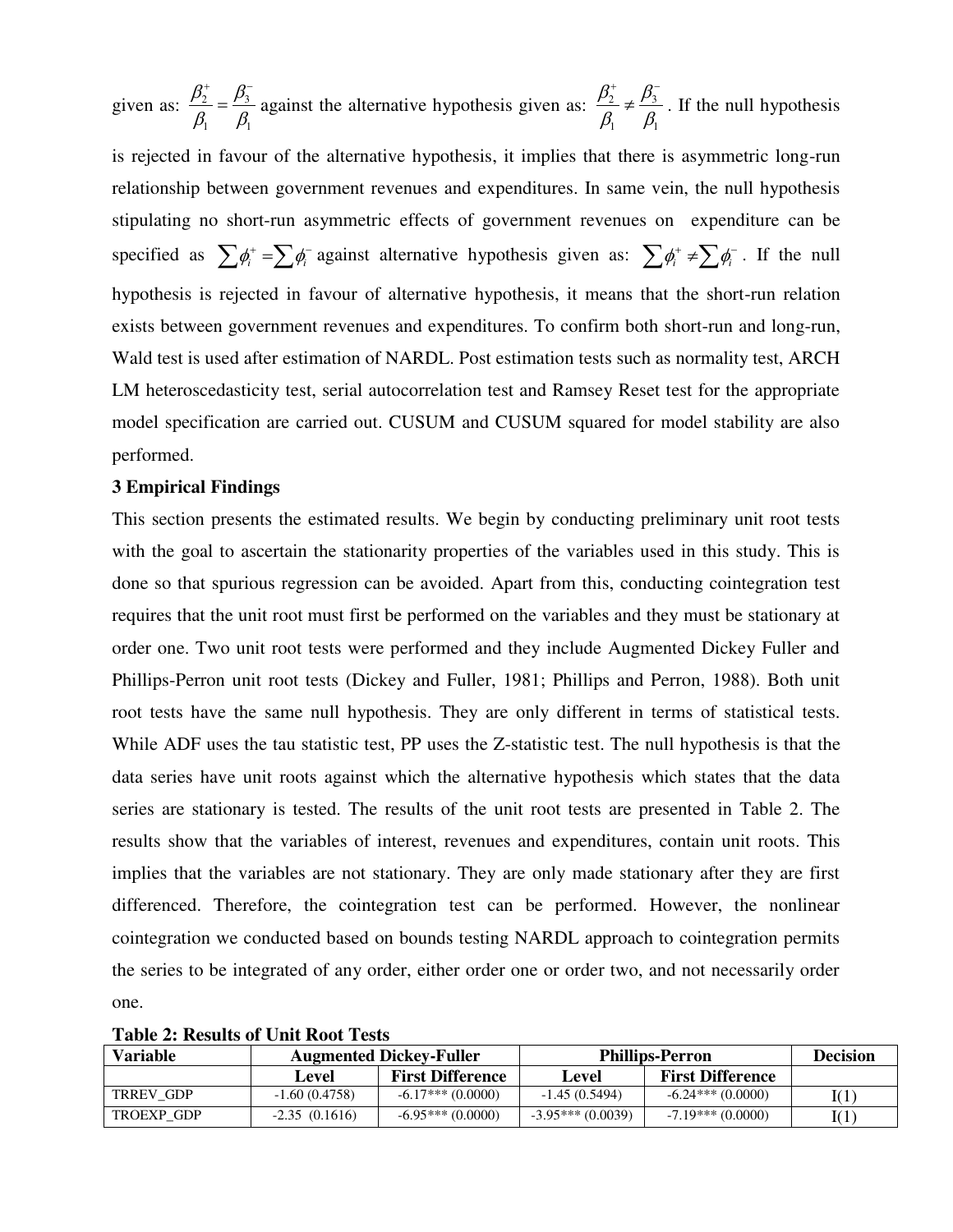| ROILREV GDP    | $-1.76(0.3956)$      | $-6.75***(0.0000)$     | $-1.82(0.3656)$    | $-7.82$ *** (0.0000) | I(1)         |
|----------------|----------------------|------------------------|--------------------|----------------------|--------------|
| RNONOILREV GDP | $-2.87**$ (0.0577)   | $-4.96***(0.0002)$     | $-6.91***(0.0000)$ | $-5.28***(0.0001)$   | ${\rm I}(0)$ |
| RRECEXP GDP    | $-11.93(0.0000)$ *** | $-2.98**$ (0.0461)     | $-8.61***(0.0000)$ | $-4.47***(0.0009)$   | ${\rm I}(0)$ |
| RCAPEXP GDP    | $-1.39(0.5774)$      | $-9.22$ *** $(0.0000)$ | $-1.86(0.3477)$    | $-9.89***(0.0000)$   | I(T          |

*Source: Authors' Computation*

*\*\*\*, \*\* and \* represent 1%, 5% and 10% level of significance respectively. The values in parentheses are probability values* 

# **3.1 Linear Causality Tests Results**

The next test conducted is the causality test. The first causality test performed is the Granger causality test in the spirit of Granger (1969). The test is predicated on the assumption that there is no causality between the series. This is tested against the alternative assumption that there is causality between the series. Based on Akaike Information Criterion, 7 maximum lag lengths were used. The results show that there exists a bidirectional relationship between government expenditures and revenues both at aggregate and disaggregate levels. In other words, government expenditures and revenues tend to strengthen each other through bidirectional feedback (Roy, Sahoo and Kamaiah, 2000). This finding supports the fiscal synchronisation hypothesis. To test the robustness of these results, we employed Toda-Yamamoto (1995), the results are ditto as in the case of Granger-causality test. Thus, supporting the previous studies that found the existence of fiscal synchronisation in Nigeria and other countries (Ibrahim, 2017 Nigeria; Takumah, 2014 Ghana; Mehrara, Pahlavani and Elyasi, 2011 41 Asian countries; Chang and Chiang, 2009 15 OECD countries; Al-Zeaud, 2014 Jordan; Gounder, Narayan and Prasad, 2007 Fiji at aggregate level; Li, 2001 China; Phiri, 2016 South Africa; Owoye, 1995 G7 countries except for Japan and Italy). This implies that the decision to raise revenues and spending of the revenues are taken simultaneously. In other words, it implies that in Nigeria, when government designs spending programs either to pay workers' salaries or invest in infrastructural facilities such as roads, hospitals, schools and so on, it also simultaneously designs or chooses the revenues packages to finance the spending programs.

| <b>Null Hypothesis</b>                         | <b>Granger-Causality</b> | <b>Toda-Yamamoto</b> |
|------------------------------------------------|--------------------------|----------------------|
| TROEXP_GDP does not Granger Cause TRREV_GDP    | $32.50***(0.0000)$       | $229.40***(0.0000)$  |
| TRREV_GDP does not Granger Cause TROEXP_GDP    | $50.77***(0.0000)$       | $46.27***(0.0000)$   |
| RRECEXP_GDP does not Granger Cause TRREV_GDP   | $46.35***(0.0000)$       | $64.46***(0.0000)$   |
| TRREV_GDP does not Granger Cause RRECEXP_GDP   | $19.56***(0.0000)$       | $28.22***(0.0002)$   |
| RCAPEXP_GDP does not Granger Cause TRREV_GDP   | $27.93***(0.0000)$       | $233.08***$ (0.0000) |
| TRREV_GDP does not Granger Cause RCAPEXP_GDP   | $37.75***(0.0000)$       | 299.57*** (0.0000)   |
| TROEXP_GDP does not Granger Cause ROILREV_GDP  | $46.69***(0.0000)$       | $321.88***(0.0000)$  |
| ROILREV_GDP does not Granger Cause TROEXP_GDP  | $94.65***(0.0000)$       | $23.41***(0.0000)$   |
| RRECEXP_GDP does not Granger Cause ROILREV_GDP | $52.62***(0.0000)$       | $104.65***$ (0.0000) |
| ROILREV_GDP does not Granger Cause RRECEXP_GDP | $26.23***(0.0000)$       | $56.15***(0.0000)$   |
| RCAPEXP_GDP does not Granger Cause ROILREV_GDP | $30.55***(0.0000)$       | $100.99***(0.0000)$  |

**Table 3: Linear Causality: Granger Causality Test Results**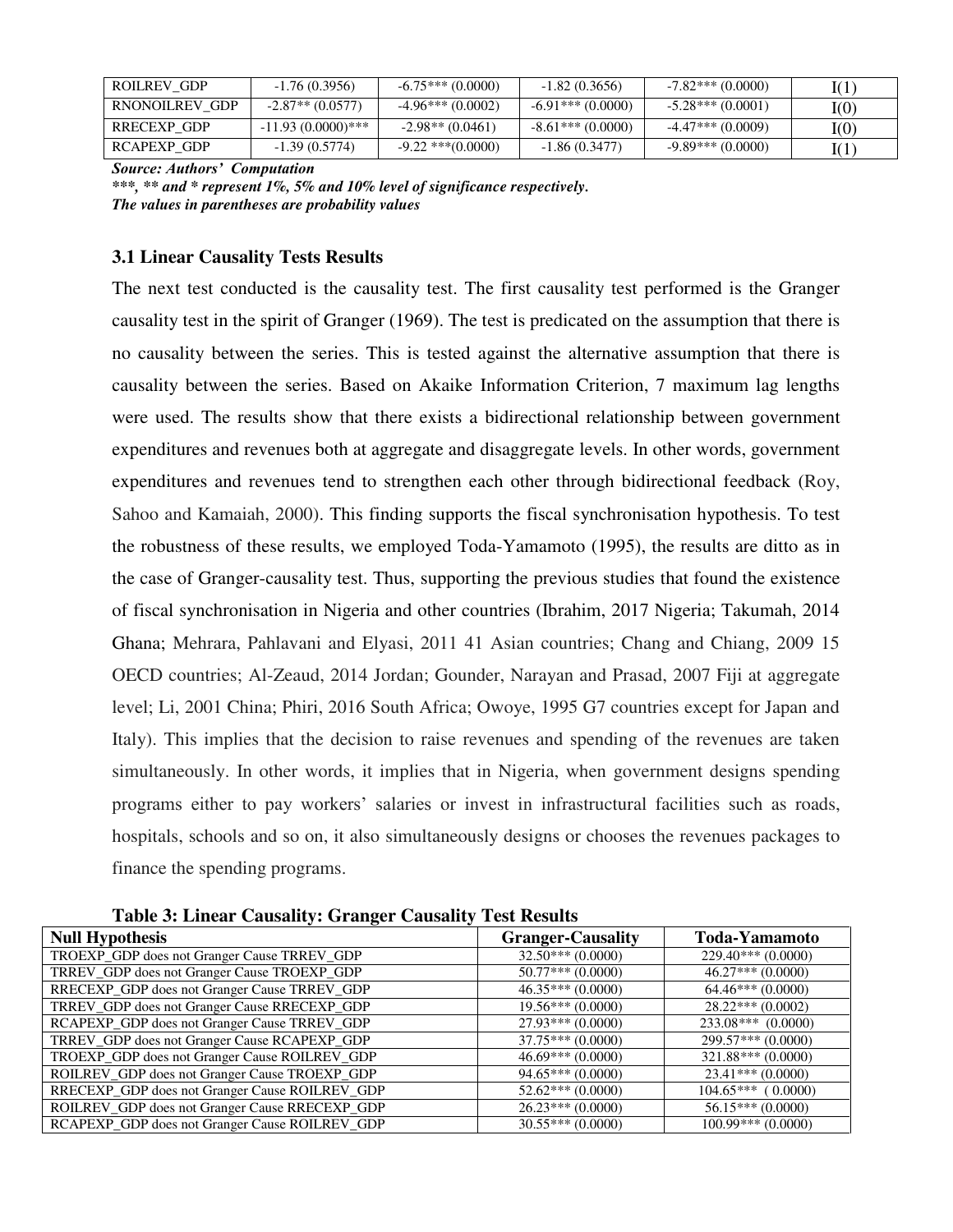| ROILREV_GDP does not Granger Cause RCAPEXP_GDP    | $117.46***(0.0000)$ | $267.21***(0.0000)$ |
|---------------------------------------------------|---------------------|---------------------|
| TROEXP_GDP does not Granger Cause RNONOILREV_GDP  | $15.49***(0.0000)$  | $82.47***(0.0000)$  |
| RNONOILREV_GDP does not Granger Cause TROEXP_GDP  | $105.79***(0.0000)$ | $525.13***(0.0000)$ |
| RRECEXP_GDP does not Granger Cause RNONOILREV_GDP | $7.42***(0.0002)$   | $56.40***(0.0000)$  |
| RNONOILREV GDP does not Granger Cause RRECEXP GDP | $19.31***(0.0000)$  | $94.91***(0.0000)$  |
| RCAPEXP_GDP does not Granger Cause RNONOILREV_GDP | $15.74***$ (0.0000) | $84.62***(0.0000)$  |
| RNONOILREV GDP does not Granger Cause RCAPEXP GDP | $177.55***(0.0000)$ | $395.83***(0.0000)$ |

*Source: Authors' Computation* 

*\*\*\*, \*\* and \* represent 1%, 5% and 10% level of significance respectively The values in parentheses are probability values* 

#### **3.2 Nonlinear Causality Results**

The results of nonlinear causality between revenues and expenditures at aggregated and disaggregated levels are presented in Table 4. The nonlinear is carried out on the residuals of the VAR model in the spirit of Diks and Panchenko (2006). Using Akaike Information Criterion, 7 maximum lags were selected. The results show in all the versions of the models we considered, there is only nonlinear unidirectional relationship between government revenues and expenditures with the direction of causality running from government revenues to expenditures. For instance, in the model of total government revenues and expenditures, the causality runs from total revenues to total expenditures, implying that government revenues nonlinearly Granger-causes expenditures. There is an absence of nonlinear causality between total government revenues and recurrent expenditures. However, there is a weak nonlinear bidirectional causality between government revenues and capital expenditures. The causality between capital expenditures and total government revenues is only significant at 10% level of significance while that between total government revenues and capital expenditures is significant at 1% level.

 We also considered whether there is a nonlinear causality between oil revenues and total expenditures on the one hand and oil revenues and components of total expenditures (capital and recurrent expenditures) on the other hand. The results show that nonlinear unidirectional causality exists between oil revenues and total expenditures with the direction of causality running from oil revenues to total expenditures. As in the case of total revenues and recurrent expenditure, there is no nonlinear causality between oil revenues and recurrent expenditure. However, only nonlinear unidirectional causality exists between oil revenues and capital expenditures, with the direction of causality running from oil revenues to capital expenditure. With regard to nonlinear causality between nonoil revenues and total government expenditure and its components, there is unidirectional causality with the direction of causality running from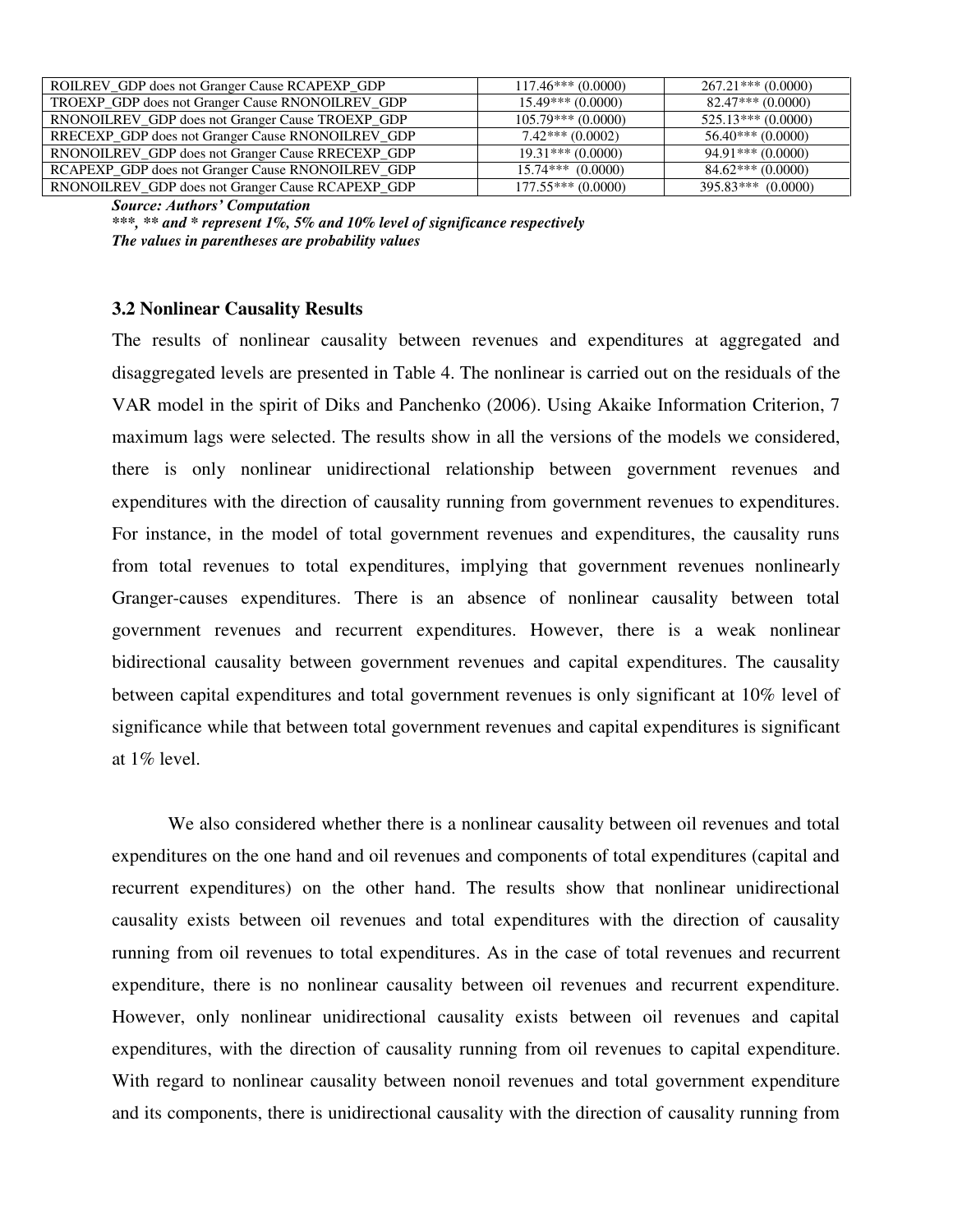nonoil revenues and total expenditures and its components. Thus, it can be submitted that when nonlinear causality is considered between government revenues and expenditures and their components, only revenue-spending hypothesis is valid. This finding corroborates the finding documented by Aworinde (2013) who examined the nonlinear causality between government revenues and expenditures on aggregated data in Nigeria. In fact, considering the nonlinear causality between revenues and expenditures reveals the reality of the Nigerian economy. As previously mentioned, government relies on the revenues to finance its expenditure. Since most of the revenues come from oil revenues realised from the sales of crude oil in the international market, whenever there is a shortage of revenues usually caused by falling oil prices, government expenditures also suffer.

**Table 4: Nonlinear Causality Results** 

| <b>Null Hypothesis</b>                            | <b>Causality</b>  |
|---------------------------------------------------|-------------------|
| TROEXP_GDP does not Granger Cause TRREV_GDP       | 0.74(0.6434)      |
| TRREV_GDP does not Granger Cause TROEXP_GDP       | $4.36**$ (0.0108) |
| RRECEXP_GDP does not Granger Cause TRREV_GDP      | 1.56(0.2376)      |
| TRREV_GDP does not Granger Cause RRECEXP_GDP      | 1.59(0.2283)      |
| RCAPEXP_GDP does not Granger Cause TRREV_GDP      | $2.52*(0.0669)$   |
| TRREV_GDP does not Granger Cause RCAPEXP_GDP      | $7.90***(0.0006)$ |
| TROEXP_GDP does not Granger Cause ROILREV_GDP     | 0.24(0.9684)      |
| ROILREV_GDP does not Granger Cause TROEXP_GDP     | $5.05***(0.0059)$ |
| RRECEXP_GDP does not Granger Cause ROILREV_GDP    | 0.63(0.7263)      |
| ROILREV_GDP does not Granger Cause RRECEXP_GDP    | 0.67(0.6954)      |
| RCAPEXP_GDP does not Granger Cause ROILREV_GDP    | 2.11(0.1225)      |
| ROILREV_GDP does not Granger Cause RCAPEXP_GDP    | $3.79** (0.0210)$ |
| TROEXP_GDP does not Granger Cause RNONOILREV_GDP  | 1.09(0.4208)      |
| RNONOILREV_GDP does not Granger Cause TROEXP_GDP  | $3.43**$ (0.0264) |
| RRECEXP_GDP does not Granger Cause RNONOILREV_GDP | 1.54(0.2388)      |
| RNONOILREV_GDP does not Granger Cause RRECEXP_GDP | $6.00**$ (0.0028) |
| RCAPEXP_GDP does not Granger Cause RNONOILREV_GDP | 0.57(0.7678)      |
| RNONOILREV_GDP does not Granger Cause RCAPEXP_GDP | $3.72**$ (0.0198) |

*Source: Authors' Computation* 

*\*\*\*, \*\* and \* represent 1%, 5% and 10% level of significance respectively The values in parentheses are probability values* 

#### **3.3. Nonlinear Cointegration Results**

Having determined the stationarity properties of our variables and the issues of causality between them, we performed nonlinear cointegration test using a bounds testing approach to cointegration in NARDL framework developed by Shin, Yu and Greenwood-Nimmo, (2014). However, we base our cointegration test on the results obtained from the nonlinear causality test conducted above. Since in most of the nonlinear causality tests, we only documented revenue-spending hypothesis, the cointegration test, therefore, focuses on examining whether there is nonlinear long-run relationship between government revenues and expenditures (and their components). Using bounds testing approach to cointegration, Pesaran et al. (2001) provide criteria for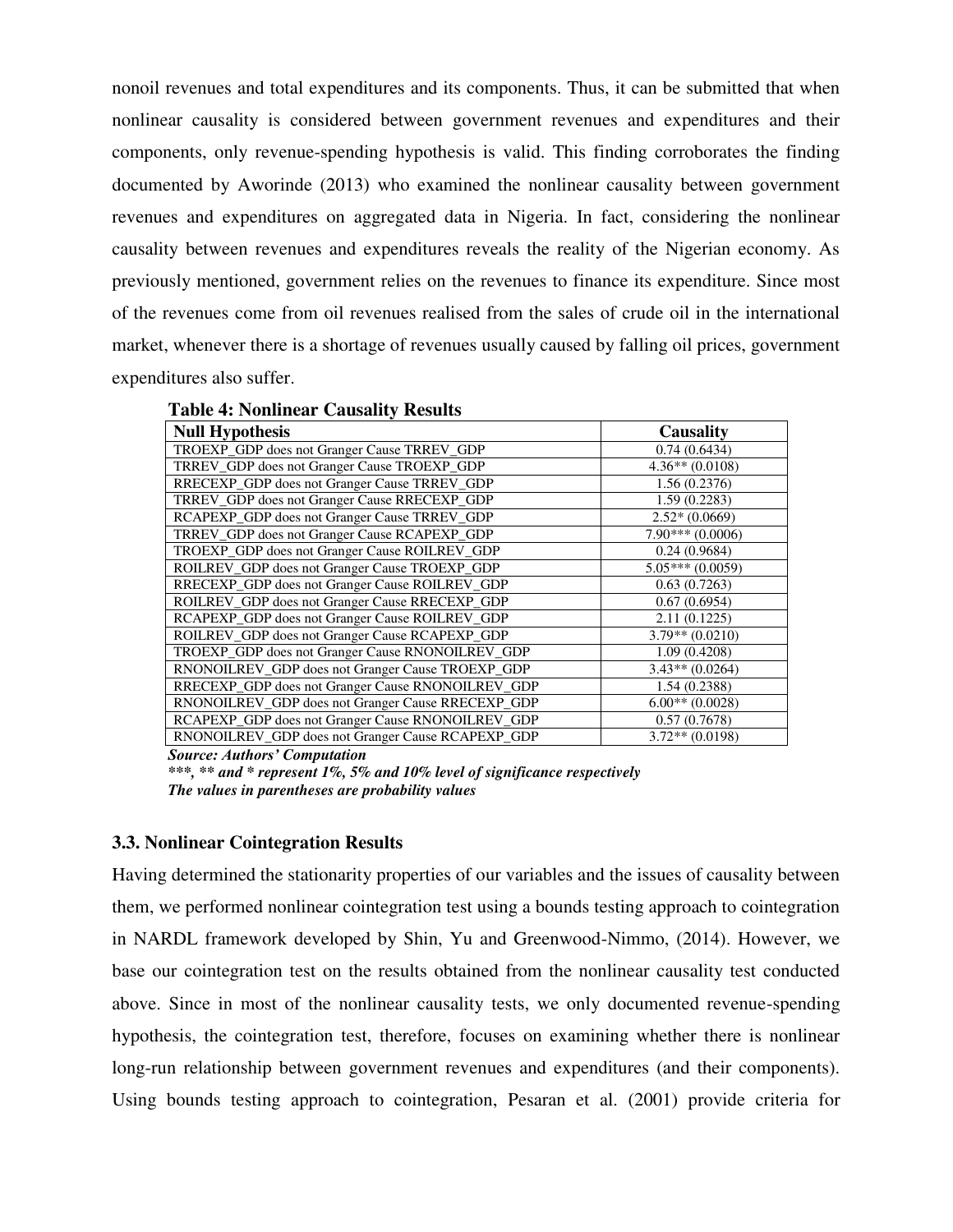determining whether the variables are cointegrated or not. The basic assumption based on this cointegration technique is that there is no long-run relationship between government revenues and expenditures against which the alternative hypothesis is tested postulating the existence of long-run relationship between the two variables. To make a decision, the computed F-statistic is compared with the lower bound and upper bound critical values provided in Pesaran et al.'s table. If the computed F-statistic value is less than the lower bound critical value, it means that there is no cointegration, that is, there is no long-run relationship between government revenues and expenditures. If it falls within the lower and upper bounds critical values, no precise decision can be made. However, if the computed F-statistic value falls above the upper bound critical value, then there is long-run relationship between government revenues and expenditures. The results of the cointegration test are presented in Table 5. In all the models we considered, it is evidence that there is long-run relation between the government revenues and expenditures because the calculated F-statistic values are greater than the upper bound critical values.

 The next step after ascertaining the existence of the cointegration between government revenues and expenditures is to estimate the error correction model. The error correction model integrates the short-run dynamics into the long-run equilibrium to show how quickly the disequilibrium in the economy in the short-run adjusts towards the long-run equilibrium. A priori, the coefficient of the error correction term must be less than one, negatively signed and statistically significant. The results of error correction model are also presented in Table 5. The results corroborate the findings from the cointegration test. The coefficients of error correction terms in all the models are correctly signed and also statistically significant, albeit with varying degrees of convergence from the short-run towards the long-run equilibrium. However, as it is shown in the table by the values of the coefficients of the error terms in all models, the speed of adjustment from the short-run to the long-run is fast and take less than one and half years to restore the equilibrium. Several studies have also found the existence of cointegrating relationship between government revenues and expenditures (see Narayan, 2005; Mehrara, Pahlavani and Elyasi, 2011; Takumah, 2 014; Tiwari and Mutascu, 2016; Phiri, 2016; Baharumshah, Jibrilla, Sirag, Ali and Muhammad, 2016).

 Having established that government revenues and expenditures are cointegrated and there is a possibility of adjusting towards the long-run equilibrium when there is disequilibrium in the economy, attention is herewith drawn to testing of the existence of asymmetries between government revenues and expenditures in the short-run and the long-run. This is done using a Wald test method after the estimation of NARDL. The results are also reported in Table 5. In all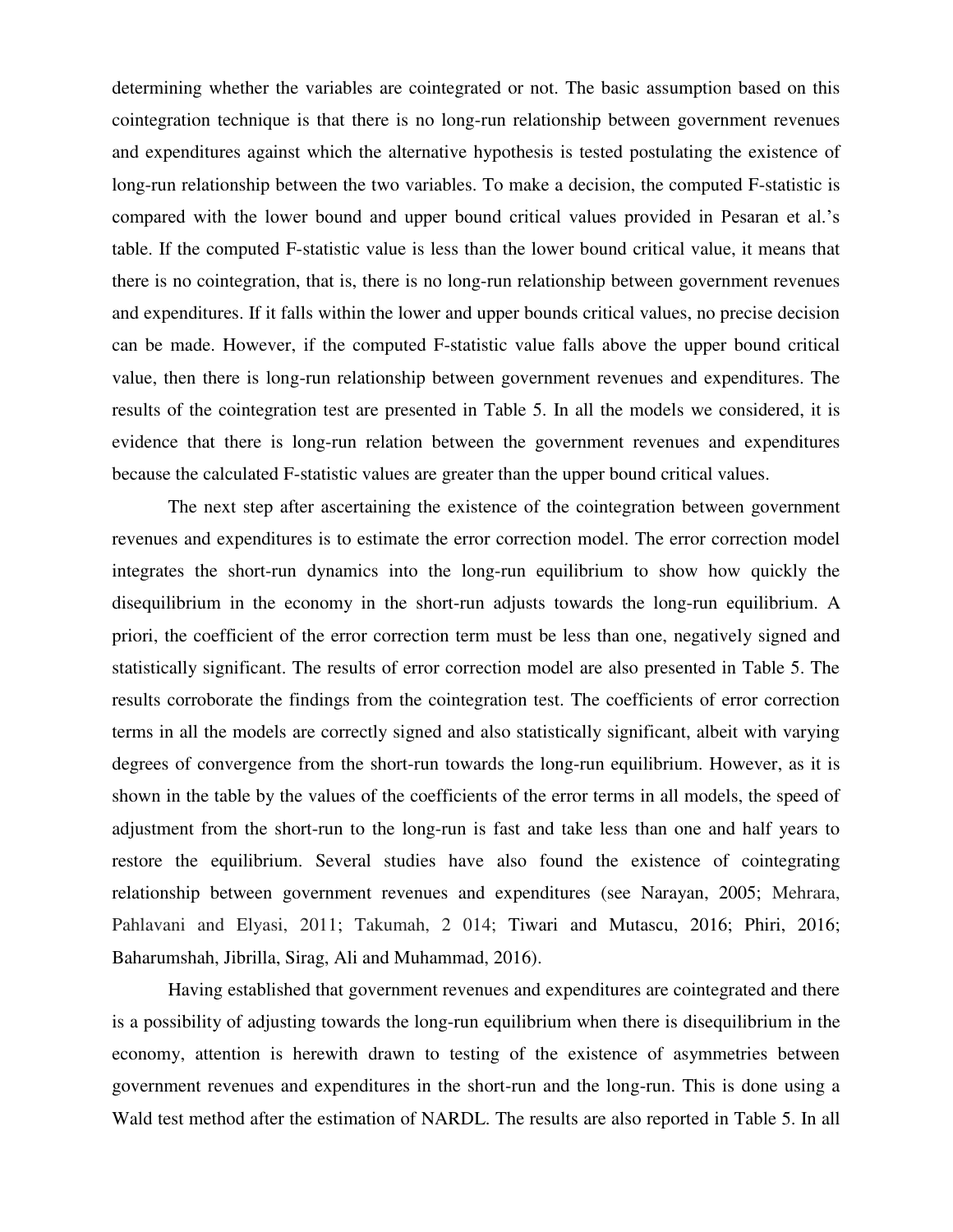the models, the results show that there is short-run and long-run asymmetric relationship between government revenues and expenditures. The findings confirm the nonlinear Granger-causality test results documented above. Therefore, based on these findings, it can be submitted that the relationship between government revenues and expenditures is not linear in Nigeria, either at aggregate or disaggregate level. Our finding is supported by the finding documented by Irandoust, (2018) who found the asymmetric relationship between government expenditures and revenues and vice versa using a hidden cointegration technique proposed by Granger and Yoon, (2002). However, our results differ from the one documented by Zapf and Paynes, (2009) who did not find the asymmetric relationship between government revenues and spending using TAR and MTAR methods.

 At this juncture, the results of impacts of positive and negative government revenues on government expenditures are considered in the short-run and the long-run. This is presented in Table 5. Beginning with total revenue and total expenditure model, it can be inferred that positive (an increase in) government revenue spurs its expenditure in the short-run and the longrun. However, the positive effect declines over time. Specifically, an increase in revenue by 1% will result in an increase in government expenditure by  $3.12\%$  and  $0.43\%$  in the short-run and the long-run respectively. As expected, negative government revenue reduces expenditure in both runs; however, the impact is greater in the long-run than the short-run. Precisely, if revenue accrued to government reduces by 1%, its expenditure will decline in the short-run and the longrun by 0.50% and 0.68% respectively. Because we did not find asymmetric Granger causality between total revenue and recurrent expenditure, we only considered the asymmetric relationship between total revenue and capital expenditure. The results, as presented in Table 5, show that an increase in revenue only has a positive effect on the capital expenditure in the short-run. In the long-run any increase in revenue to the government leads to a reduction in capital expenditure, albeit insignificant. However, in the short-run and the long-run, a reduction in revenue by 1% reduces its expenditure by 0.31% and 0.25% respectively.

 With regard to the asymmetric effect of oil revenue on government expenditure and its components, particularly capital expenditure, the results show, as in the case of total revenue, that oil revenue also has a positive and significant effect on the government expenditure in the short-run and the long-run, with the impact being greater in the long-run. Precisely, government expenditure will rise by 2.11% and 0.87% in the short-run and the long-run respectively, if oil revenue realised by government surges up by 1%. On the other hand, a reduction in oil revenue also has a devastating effect on the government expenditure. As shown in the table, when the oil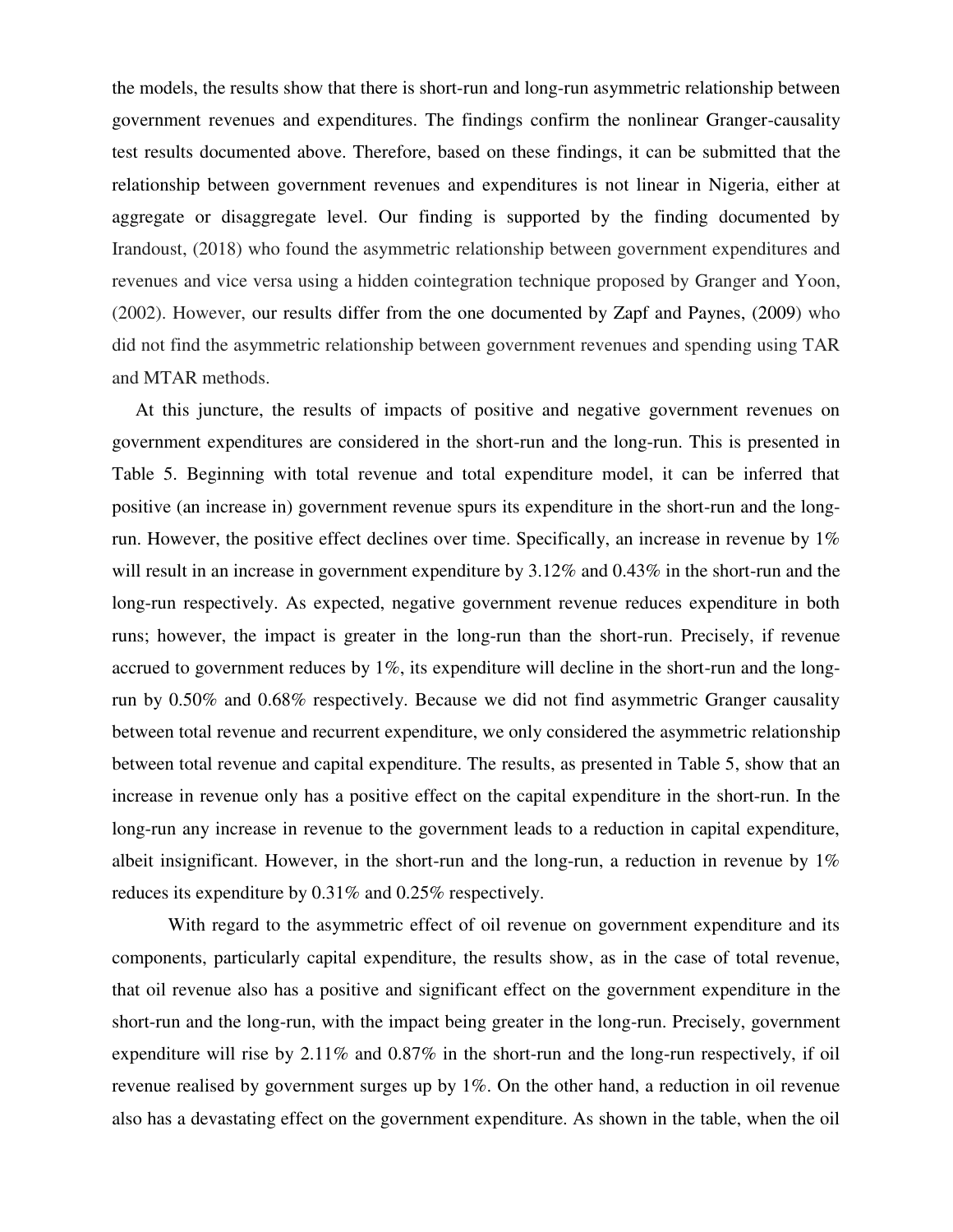revenue contracts by 1%, government expenditure also contracts by 0.68% and 1.14% in the short-run and the long-run respectively. Similarly, positive and negative changes in oil revenue have opposite effect on capital expenditure. While positive change in oil revenue increases government expenditure, negative revenue reduces capital expenditure in both runs. Thus, an increase in oil revenue by 1%, capital expenditure will lead to increase in capital expenditure by 0.35% and 0.51% in the short-run and the long-run respectively. Conversely, when oil revenue reduces by 1%, there will be a reduction in capital expenditure by 0.57% and 0.83% in the shortrun and the long-run respectively.

 Concerning the nonoil revenue, we found the nonlinear unidirectional causality, running from nonoil revenue to expenditures (total expenditure, recurrent expenditure and capital expenditure). Therefore, we considered the asymmetric effects of nonoil revenue on all expenditures. As in the case of total revenue and oil revenue, positive change in nonoil revenue has a positive effect on the total expenditure, albeit only in the long-run. As shown in the table, an increase in nonoil revenue by 1% will result in an increase in total expenditure by 3.67% in the long-run. A negative change in nonoil revenue by 1% connotes a reduction in total expenditure by 5.19% and 4.06% in the short-run and the long-run respectively. When the case of asymmetric effect of nonoil revenue on recurrent expenditure is considered, it is found that a positive change in nonoil revenue has a negative and significant effect in the short-run. The effect is, however, turned positive in the long-run in which a change in positive nonoil revenue by 1% spurs the recurrent expenditure by 0.57% in the long-run. However, when nonoil revenue dwindles, it has a negative effect on the recurrent expenditure in both runs. More explicitly, when nonoil revenue declines by 1%, recurrent expenditure also declines by 1.46% and 1.40% in the short-run and the long-run respectively. Finally, a positive change in nonoil revenue only has a significant positive effect on the capital expenditure in the long-run while its reduction leads to a falling capital expenditure in both runs. Concisely, it is found that a 1% positive change in nonoil revenue gingers capital expenditure by 2.31% in the long-run. Contrariwise, a reduction in nonoil revenue by 1% results in capital expenditure dwindled by 2.98% and 2.57% in the shortrun and long-run respectively.

 Finally, the results of diagnostic tests are also presented in Table 5. The diagnostic tests performed include normality test, serial correlation test, arch LM test, Ramsey Reset test and CUSUM and CUSUM square test. The results yield mixed findings. However, in general term, none of the models suffers from serial correction and heteroskedasticity problems as shown by Breusch-Godfrey Serial Correlation LM and ARCH LM tests respectively. Most of the models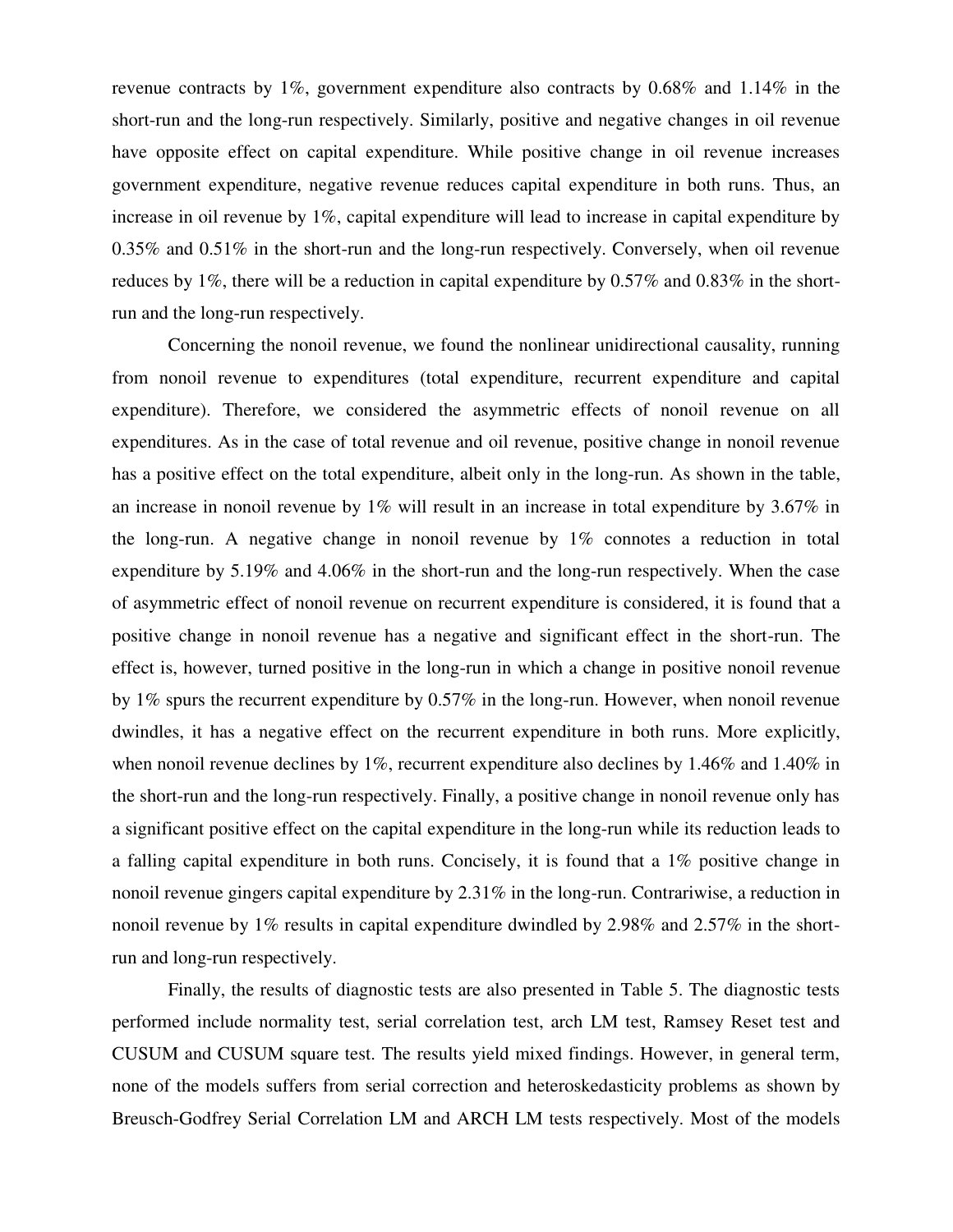are normally distributed and well specified as depicted by Jacque-Bera and Ramsey Reset test results respectively. CUSUM and CUSUM square tests also produce mixed results.

|                           | <b>Total Revenues</b><br><b>Oil Revenues</b> |                       |                        | <b>Nonoil Revenues</b>   |                       |             |                     |
|---------------------------|----------------------------------------------|-----------------------|------------------------|--------------------------|-----------------------|-------------|---------------------|
| <b>Variable</b>           | <b>Total Exp.</b>                            | Cap. Exp.             | <b>Total Exp.</b>      | Cap. Exp.<br>(3)         | <b>Total Exp.</b>     | Recur. Exp. | Cap. Exp.           |
|                           | $(3 \text{ lags})$                           | $(2 \text{ lags})$    | $(3 \text{ lags})$     | lags)                    | $(3 \text{ lags})$    | $(1$ lag)   | $(4 \text{ lags})$  |
|                           |                                              |                       |                        |                          |                       |             |                     |
|                           |                                              |                       |                        | <b>Short-run Results</b> |                       |             |                     |
| $D(TROEXP_GDP(-1))$       |                                              |                       | $0.24***$              |                          | $0.26***$             |             |                     |
|                           |                                              |                       | (0.0000)               |                          | (0.0000)<br>$0.11**$  |             |                     |
| $D(TROEXP_GDP(-2))$       |                                              |                       |                        |                          | (0.0100)              |             |                     |
| $D(RCAPEXP_GDP(-1))$      |                                              | $-0.24**$             |                        |                          |                       |             | $0.17***$           |
|                           |                                              | (0.0139)              |                        |                          |                       |             | (0.0001)            |
| <b>D(TRREV GDP POS)</b>   | $-0.07$                                      | 0.18                  |                        |                          |                       |             |                     |
|                           | (0.7350)                                     | (0.5336)              |                        |                          |                       |             |                     |
| D(TRREV_GDP_POS(-1)       | $3.12***$                                    | $0.79***$             |                        |                          |                       |             |                     |
| D(TRREV_GDP_POS(-2))      | (0.0000)<br>$-1.84***$                       | (0.0044)              |                        |                          |                       |             |                     |
|                           | (0.0000)                                     |                       |                        |                          |                       |             |                     |
| D(TRREV_GDP_NEG)          | $0.50***$                                    | $0.31***$             |                        |                          |                       |             |                     |
|                           | (0.0000)                                     | (0.0003)              |                        |                          |                       |             |                     |
| D(TRREV_GDP_NEG(-1))      | $-0.25***$                                   |                       |                        |                          |                       |             |                     |
|                           | (0.0000)                                     |                       |                        |                          |                       |             |                     |
| D(ROILREV_GDP_POS)        |                                              |                       | $-0.16$                | $0.35***$                |                       |             |                     |
| D(ROILREV_GDP_POS(-1)     |                                              |                       | (0.2081)<br>$2.11***$  | (0.0004)                 |                       |             |                     |
|                           |                                              |                       | (0.0000)               |                          |                       |             |                     |
| D(ROILREV_GDP_POS(-2))    |                                              |                       | $-1.60***$             |                          |                       |             |                     |
|                           |                                              |                       | (0.0000)               |                          |                       |             |                     |
| D(ROILREV_GDP_NEG         |                                              |                       | $0.68***$              | $0.57***$                |                       |             |                     |
|                           |                                              |                       | (0.0000)               | (0.0000)                 |                       |             |                     |
| D(ROILREV_GDP_NEG(-1))    |                                              |                       | $-0.57***$<br>(0.0000) |                          |                       |             |                     |
| D(ROILREV_GDP_NEG(-2))    |                                              |                       | $0.09***$              |                          |                       |             |                     |
|                           |                                              |                       | (0.0365)               |                          |                       |             |                     |
| D(RNONOILREV_GDP_POS      |                                              |                       |                        |                          | 0.38                  | $-1.26**$   | 0.31                |
|                           |                                              |                       |                        |                          | (0.4014)              | (0.0152)    | (0.2784)            |
| D(RNONOILREV_GDP_POS(-1)  |                                              |                       |                        |                          | $-2.99***$            |             | $-3.20***$          |
|                           |                                              |                       |                        |                          | (0.0000)<br>$3.17***$ |             | (0.0000)<br>2.98*** |
| D(RNONOILREV_GDP_POS(-2)  |                                              |                       |                        |                          | (0.0000)              |             | (0.0000)            |
| D(RNONOILREV_GDP_NEG)     |                                              |                       |                        |                          | 5.19***               | $1.46***$   | $3.15***$           |
|                           |                                              |                       |                        |                          | (0.0000)              | (0.0000)    | (0.0000)            |
| D(RNONOILREV_GDP_NEG(-1)) |                                              |                       |                        |                          | $-0.12$               |             | $-0.22***$          |
|                           |                                              |                       |                        |                          | (0.3009)              |             | (0.0002)            |
| D(RNONOILREV_GDP_NEG(-2)) |                                              |                       |                        |                          | $-0.58***$            |             |                     |
|                           |                                              |                       |                        |                          | (0.0000)              |             |                     |
|                           | $-0.71***$                                   | $-0.74***$            | $-0.88***$             | $-0.69***$               | $-1.15***$            | $-1.05***$  | $-0.96$             |
| $ECM_{t-1}$               | (0.0000)                                     | (0.0001)              | (0.0000)               | (0.0000)                 | (0.0000)              | (0.0000)    | (0.0000)            |
|                           |                                              |                       |                        | Long-run Results         |                       |             |                     |
| <i>cons</i> tan t         | $0.66***$                                    | $0.44***$             | $0.44***$              | $-1.68***$               | 2.02***               | $0.85***$   | 1.28***             |
|                           | (0.0000)                                     | (0.0000)              | (0.0000)               | (0.0000)                 | (0.0000)              | (0.0000)    | (0.0000)            |
| TRREV_GDP_POS             | $0.43***$                                    | $-0.09$               |                        |                          |                       |             |                     |
|                           | (0.0019)                                     | (0.5899)<br>$0.25***$ |                        |                          |                       |             |                     |
| TRREV_GDP_NEG             | $0.68***$<br>(0.0000)                        | (0.0002)              |                        |                          |                       |             |                     |
| ROILREV_GDP_POS           |                                              |                       | $0.87***$              | $0.51***$                |                       |             |                     |
|                           |                                              |                       | (0.0000)               | (0.0004)                 |                       |             |                     |

# **Table 5: NARDL Cointegration Results**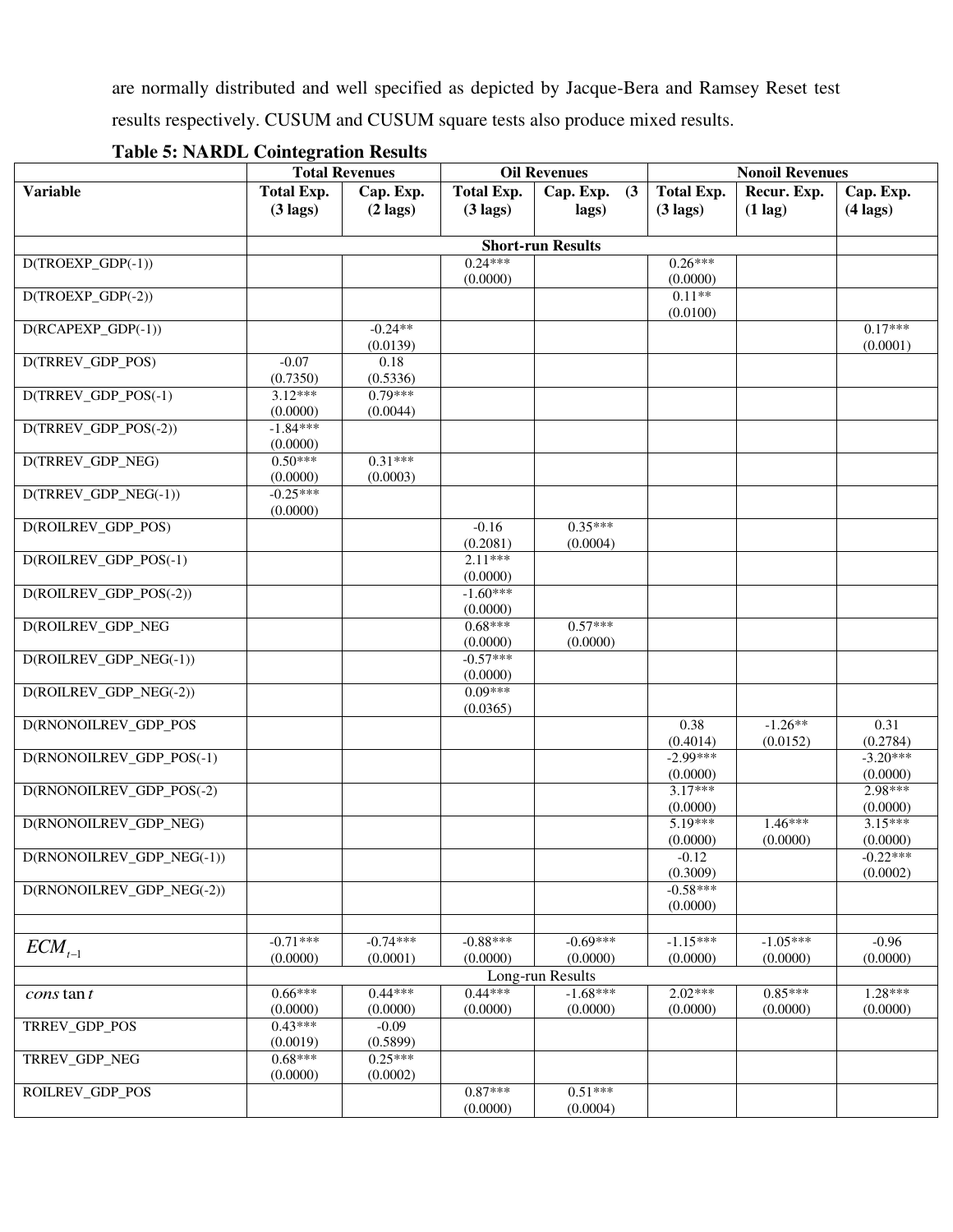| ROILREV GDP NEG             |             |             | $1.14***$   | $0.83***$                 |           |            |             |
|-----------------------------|-------------|-------------|-------------|---------------------------|-----------|------------|-------------|
|                             |             |             | (0.0000)    | (0.0000)                  |           |            |             |
| RNONOILREV_GDP_POS          |             |             |             |                           | $3.67***$ | $0.57***$  | $2.31***$   |
|                             |             |             |             |                           | (0.0000)  | (0.0038)   | (0.0000)    |
| RNONOILREV_GDP_NEG          |             |             |             |                           | $4.06***$ | $1.40***$  | $2.57***$   |
|                             |             |             |             |                           | (0.0000)  | (0.0000)   | (0.0000)    |
| WALD-SR                     | $64.90***$  | $60.29***$  | $71.16***$  | 86.18***                  | 94.05***  | 76.12***   | $105.11***$ |
|                             | (0.0000)    | (0.0000)    | (0.0000)    | (0.0000)                  | (0.0000)  | (0.0000)   | (0.0000)    |
| WALD-LR                     | 22.79***    | 23.07***    | 49.09***    | 43.83***                  | 38.15***  | 53.23***   | 29.36***    |
|                             | (0.0000)    | (0.0000)    | (0.0000)    | (0.0000)                  | (0.0000)  | (0.0000)   | (0.0000)    |
| <b>Bound-Testing F-Test</b> | 22.08***    | $6.86***$   | 18.33***    | $4.65*$                   | 210.56*** | $10.02***$ | 225.65***   |
|                             |             |             |             | <b>Diagnostic Results</b> |           |            |             |
| $R^2$                       | 0.9851      | 0.9193      | 0.9926      | 0.9401                    | 0.9963    | 0.9885     | 0.9928      |
|                             | $(98.51\%)$ | $(91.93\%)$ | $(99.26\%)$ | $(94.10\%)$               | (99.63%)  | (98.85%)   | (99.28%)    |
| $Adj R^2$                   | 0.9810      | 0.9011      | 0.9898      | 0.9352                    | 0.9947    | 0.9872     | 0.9904      |
|                             | $(98.10\%)$ | $(90.11\%)$ | $(98.98\%)$ | $(93.52\%)$               | (99.47%)  | (98.72%)   | $(99.04\%)$ |
| $F - stat$                  | 240.12      | 50.45       | 360.71      | 193.53                    | 629.75    | 755.27     | 427.03      |
|                             | (0.0000)    | (0.0000)    | (0.0000)    | (0.0000)                  | (0.0000)  | (0.0000)   | (0.0000)    |
| DW                          | 2.32        | 1.54        | 2.51        | 1.96                      | 1.81      | 1.95       | 2.02        |
| <b>NMT</b>                  | 1.27        | 1.27        | 8.29        | 1.14                      | 5.90      | 6.69       | 0.63        |
|                             | (0.5287)    | (0.5295)    | (0.0158)    | (0.5655)                  | (0.0522)  | (0.0352)   | (0.7281)    |
| <b>SCT</b>                  | 1.16        | 2.81        | 2.44        | 0.46                      | 0.55      | 1.25       | 0.04        |
|                             | (0.3271)    | (0.0768)    | (0.1076)    | (0.6364)                  | (0.5831)  | (0.2992)   | (0.9589)    |
| <i>LMT</i>                  | 0.64        | 2.46        | 0.23        | 3.55                      | 0.73      | 1.07       | 0.74        |
|                             | (0.4279)    | (0.0512)    | (0.6369)    | (0.0672)                  | (0.3971)  | (0.3084)   | (0.3947)    |
| <b>RRT</b>                  | 2.38        | 1.39        | 0.70        | 0.72                      | 44.87     | 1.07       | 64.87       |
|                             | (0.1338)    | (0.2470)    | (0.4094)    | (0.4021)                  | (0.0000)  | (0.3062)   | (0.0000)    |
| CS(CS2)                     | NS(S)       | NS(S)       | NS(S)       | S(S)                      | S(S)      | NS(S)      | S(S)        |

*Source: Authors' computation* 

*\*\*\*, \*\* and \* represent 1%, 5% and 10% level of significance respectively CS and CS2 represent CUSUM and CUSUM square respectively* 

#### **4 Conclusion and Policy Implications**

This study examines the asymmetric relationship between government revenues and expenditures over the period of 1970-2011. By applying nonlinear causality and cointegration in the spirit of Diks and Panchenko, (2006) and Shin, et al (2014) respectively, it is found that revenue-spending hypothesis prevailed over fiscal synchronisation hypothesis when the nonlinear causality approach is applied on aggregated and disaggregated data. The finding is corroborated by cointegration technique based on a NARDL approach to cointegration. In fact, decomposing the revenues into positive and negative components and examining their impacts on the expenditures reveal that positive revenues have positive impacts on the expenditures and as expected, negative revenues have negative effects on the expenditures. These findings show the asymmetric nexus between government revenues and expenditures in Nigeria whether the aggregated or disaggregated data are considered. The findings further confirm the dependence of government on the revenues it is able to realise to finance its expenditures on social-economic facilities. A cursory observation of the trend of revenue and expenditure data over time depicts this asymmetric behaviour between the two variables. When government revenues decline,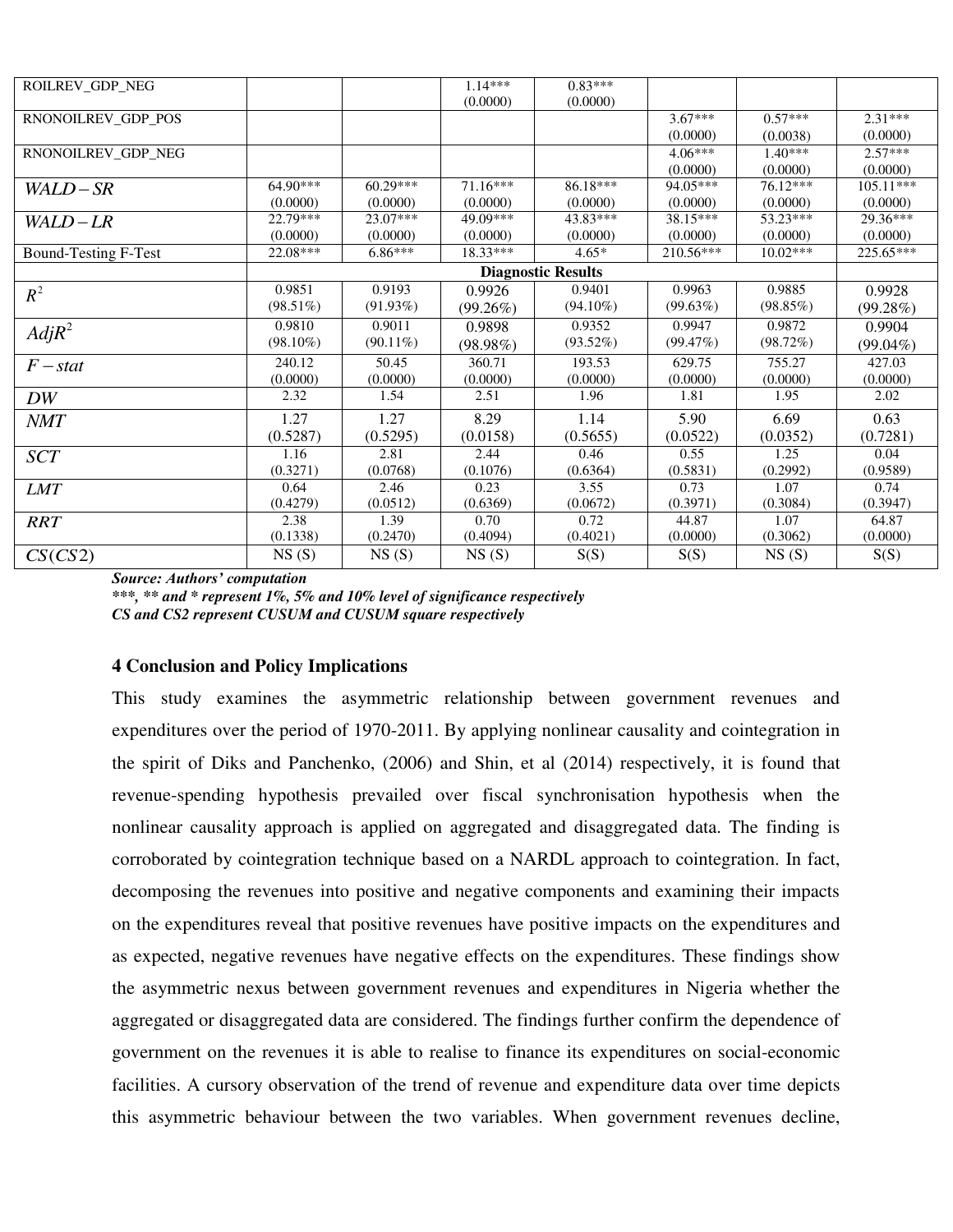government expenditures also decline in Nigeria and vice versa. This situation occurs because about 90% of government revenues come from the sales of crude oil in the international market.<sup>8</sup> When the oil prices nosedive due to whatever reasons, government expenditures also decline. This ultimately constrains the government in terms of its financing capacity because the government budget formation and implementation rest almost on the availability of revenues from the sales of crude oil (Raifu and Raheem, 2018). The over-reliance on oil revenues has been the bane of economic growth and development over the years in Nigeria. Thus, diversification of the economy to other neglected sectors of the economy that can generate more revenues to government appears to be a panacea to the precarious economic conditions that the country is usually subjected to whenever there is oil price crisis in the international market. Besides, oil revenues should be judiciously utilised during the oil price booms when oil revenues pour-in like the rain as it is usually done in some oil-producing countries such as Norway, United Arab Emirates, Saudi Arabia and Qatar to mention but a few.

l

<sup>8</sup> *Even though non-oil revenues contribute meagerly to the overall total revenues in Nigeria, this does not, however, connote that non-oil revenues are not important to the Nigerian economy. Whenever oil revenues suffer devastating blow due to a decline in oil prices in the international market, non-oil revenues play a supportive or cushioning role in the economy, attenuating the negative effect of oil revenue shortage on the economy.*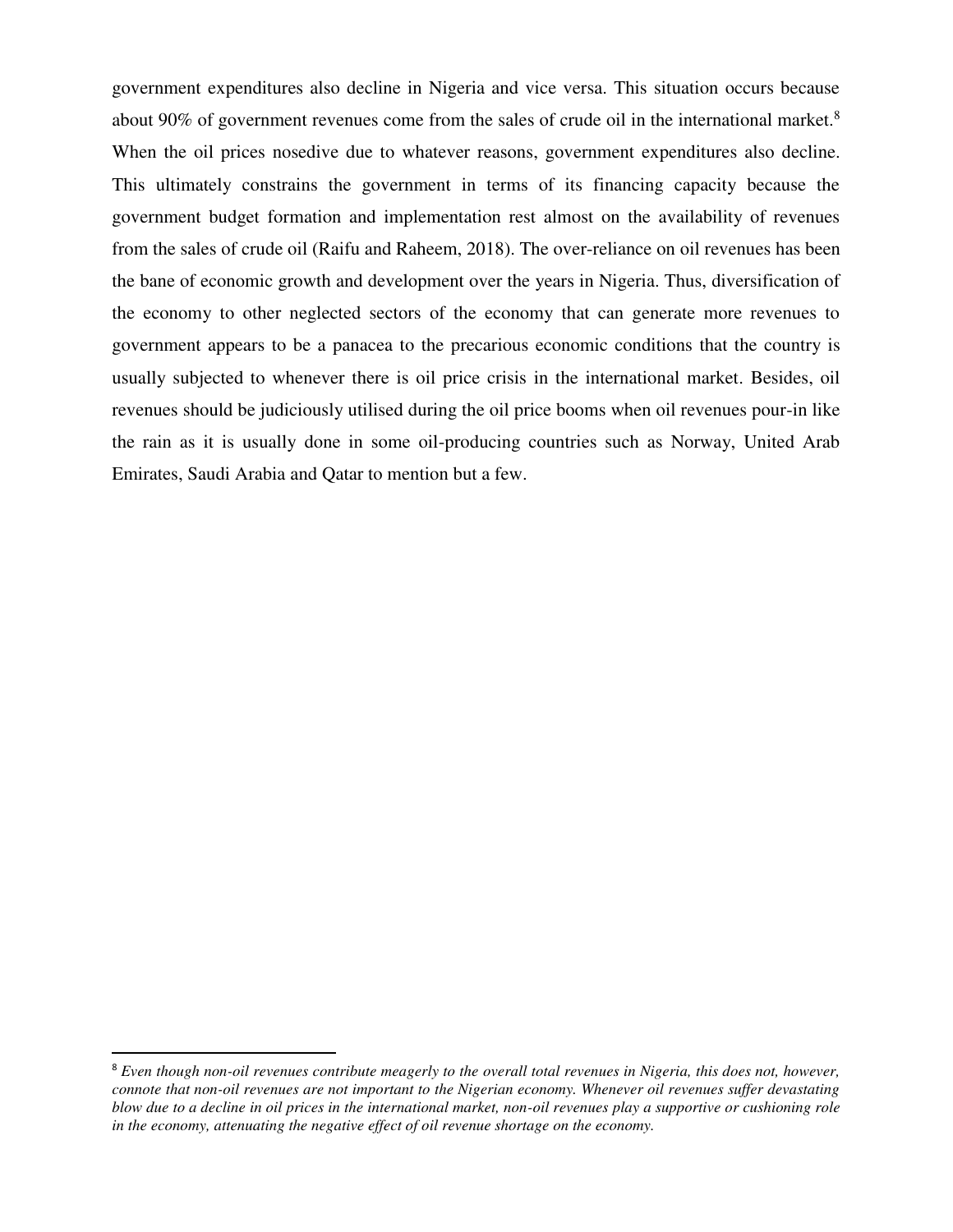# **A Table of Summary of Literature Review**

| S/N            | Author                                   | Topic                                                                                                                                                            | Scope                                                                                                                              | Method                                                                                               | Finding                                                                                                                                                                                                                                   |
|----------------|------------------------------------------|------------------------------------------------------------------------------------------------------------------------------------------------------------------|------------------------------------------------------------------------------------------------------------------------------------|------------------------------------------------------------------------------------------------------|-------------------------------------------------------------------------------------------------------------------------------------------------------------------------------------------------------------------------------------------|
|                | Zapf and Paynes, 2009                    | Asymmetric modelling of the revenue-expenditure<br>nexus: evidence from aggregate state and local<br>government in the US 1959 to 2005                           | US aggregate state and local<br>government data                                                                                    | TAR and MTAR cointegration<br>methods                                                                | No asymmetric relationship between revenues and spending. However,<br>asymmetric error correction method support spending-tax revenue hypothesis                                                                                          |
| 2              | Westerlund, Mahdavi and Firoozi,<br>2011 | The tax-spending nexus: Evidence from a panel of US<br>state-local governments                                                                                   | Panel of 50 US State-local<br>government.<br>1963-1997                                                                             | Panel error correction model                                                                         | Support tax-spending hypothesis meaning that the size of state and local<br>governments are driven by resources not expenditure demand                                                                                                    |
| 3              | Holtz-Eakin, Newey and Rosen,<br>1989    | The revenues-expenditures nexus: Evidence from<br>local government data                                                                                          | 171 municipal governments.<br>1972-1980                                                                                            | <b>VAR</b>                                                                                           | Revenue-tax hypothesis                                                                                                                                                                                                                    |
| $\overline{4}$ | Tiwari and Mutascu, 2016                 | The revenues-spending nexus in Romania: a TAR and<br>MTAR approach                                                                                               | Romania<br>1999:1-2012:1                                                                                                           | TAR and MTAR                                                                                         | Spending-Tax hypothesis with long-run cointegration adjustment                                                                                                                                                                            |
| 5              | Garcia, 2012                             | The Revenues-Expenditures Nexus: a Panel Data<br>Analysis of Spain's Regions (Running title: Tax -<br>Expenditure, Expenditure-tax or Fiscal<br>Synchronization) | Spain's Regions<br>1987-2003                                                                                                       | <b>VAR</b>                                                                                           | Revenue-spending hypothesis                                                                                                                                                                                                               |
| 6              | Aregbeyen and Ibrahim, 2012              | Testing the Revenue and Expenditure Nexus in<br>Nigeria: An Application of the Bound Test Approach                                                               | Nigeria 1970-2008                                                                                                                  | <b>ARDL</b>                                                                                          | Tax-Spending Hypothesis                                                                                                                                                                                                                   |
|                | Fasano and Wang, 2002                    | Testing the Relationship Between Government<br>Spending and Revenue: Evidence from GCC<br>Countries                                                              | Oil Producing GCC Countries<br>1975-2000                                                                                           | Cointegration and error<br>correction model                                                          | Revenue-spending hypothesis                                                                                                                                                                                                               |
| 8              | Saunoris and Payne, 2010                 | Tax more or spend less? Asymmetries in the UK<br>revenue-expenditure nexus                                                                                       | UK. 1955-2009                                                                                                                      | <b>MTAR</b>                                                                                          | Spending-Tax Hypothesis                                                                                                                                                                                                                   |
| 9              | Owoye, 1995                              | The causal relationship between taxes and<br>expenditures in the G7 countries: cointegration and<br>error-correction models                                      | G7 Countries<br>1961-1990                                                                                                          | Cointegration and ECM                                                                                | Fiscal synchronisation hypothesis except Japan and Italy (Tax-Spending)<br>Hypothesis)                                                                                                                                                    |
| 10             | Mutascu, 2017                            | The tax-spending nexus: evidence from Romania<br>using wavelet analysis                                                                                          | Romania<br>1991:M1-2015:M5                                                                                                         | Wavelet approach                                                                                     | Individual taxes methods under reforms should be employed to counter budget<br>deficit in the short-run                                                                                                                                   |
| 11             | Mutascu, 2016                            | Government revenues and expenditures in the East<br>European economies: A bootstrap panel granger<br>causality approach                                          | Bulgaria, Czech Republic,<br>Hungary, Slovania, Estomia,<br>Slovak Republic, Lativa,<br>Lithuania, Poland and Romania<br>1995-2012 | bootstrap panel granger causality                                                                    | Bulgaria: expenditure-spending hypothesis<br>Czech Republic, Hungary and Slovania: Spending-Revenue Hypothesis, Slovak<br>Republic: Fiscal synchronization hypothesis.<br>Lativa, Lithuania, Poland and Romania: Institutional Hypothesis |
| 12             | Phiri, 2016                              | Asymmetries in the revenue-expenditure nexus: new<br>evidence from South Africa                                                                                  | South Africa<br>1960:1-2016:2                                                                                                      | MTAR-TEC                                                                                             | Fiscal synchronisation hypothesis<br>Long-run elasticity between revenue and expenditure is less than1                                                                                                                                    |
| 13             | Li, 2001                                 | Government revenue, government expenditure, and<br>temporal causality: evidence from China                                                                       | China<br>1950-1997                                                                                                                 | <b>VECM</b> and VAR                                                                                  | <b>Fiscal Synchronisation Hypothesis</b>                                                                                                                                                                                                  |
| 14             | Joulfaian and Mookerjee, 1991            | Dynamics of government revenues and expenditures<br>in industrial economies                                                                                      | 22 Industrial economies (OECD<br>Countries) 1961-1986                                                                              | <b>VAR</b>                                                                                           | Spending reduction is important to reducing budget deficits and controlling<br>government size                                                                                                                                            |
| 15             | Gounder, Narayan and Prasad, 2007        | An empirical investigation of the relationship between<br>government revenue and expenditure: The case of the<br>Fiji Islands                                    | Fiji Island                                                                                                                        | Granger Causality and Johansen<br>Cointegration                                                      | Short-run cointegration exist between revenue and expenditure<br>At aggregate level: expenditure-revenue hypothesis<br>At disaggregate level: fiscal synchronisation hypothesis                                                           |
| 16             | Dahlberg and Johansson, 1998             | The revenues-expenditures nexus: panel data<br>evidence from Swedish municipalities                                                                              | 256 Swedish municipalities<br>1974-87                                                                                              | <b>PVAR</b>                                                                                          | Expenditure-Revenue Hypothesis                                                                                                                                                                                                            |
| 17             | Mohanty and Mishra, 2017                 | Cointegration between government expenditure and<br>revenue: Evidence from India                                                                                 | India<br>1980-81-2013-14                                                                                                           | Jonansen cointegration method                                                                        | Revenue-Expenditure hypothesis                                                                                                                                                                                                            |
| 18             | Al-Zeaud, 2014                           | The Causal Relationship between Government<br>Revenue and Expenditure in Jordan                                                                                  | Jordan<br>1990-2011                                                                                                                | Granger causality and VECM<br>test                                                                   | Fiscal synchronisation hypothesis                                                                                                                                                                                                         |
| 19             | Chang and Chiang, 2009                   | Revisiting the government revenue-expenditure<br>nexus: Evidence from 15 OECD countries based on<br>the panel data approach                                      | 15 OECD Countries<br>1996-2006                                                                                                     | Panel Cointegration and<br>Causality                                                                 | Fiscal-Policy synchronisation                                                                                                                                                                                                             |
| 20             | Ibrahim, 2017                            | Government expenditure-revenue nexus reconsidered<br>for Nigeria: Does structural break matter                                                                   | Nigeria<br>1970-2015                                                                                                               | Lee and Strazicich (2003 &<br>2004) unit root test;<br>Toda-Yamamoto modified Wald<br>causality test | Causality method without structural break: Fiscal synchronization hypothesis<br>Causality method with structural break: spending-revenue hypothesis                                                                                       |
| 21             | Narayan and Narayan 2006                 | Government revenue and government expenditure<br>nexus: evidence from developing countries                                                                       | 12 developing countries<br>Vary based on each country                                                                              | Toda-Yamamoto Causality test                                                                         | Tax-and-spend hypothesis: Mauritius, El Salvador, Haiti, Chile and Venezuela.<br>Spend-Tax hypothesis: Haiti<br>No causality: Peru, South Africa, Guatemala, Uruguay and Ecuador                                                          |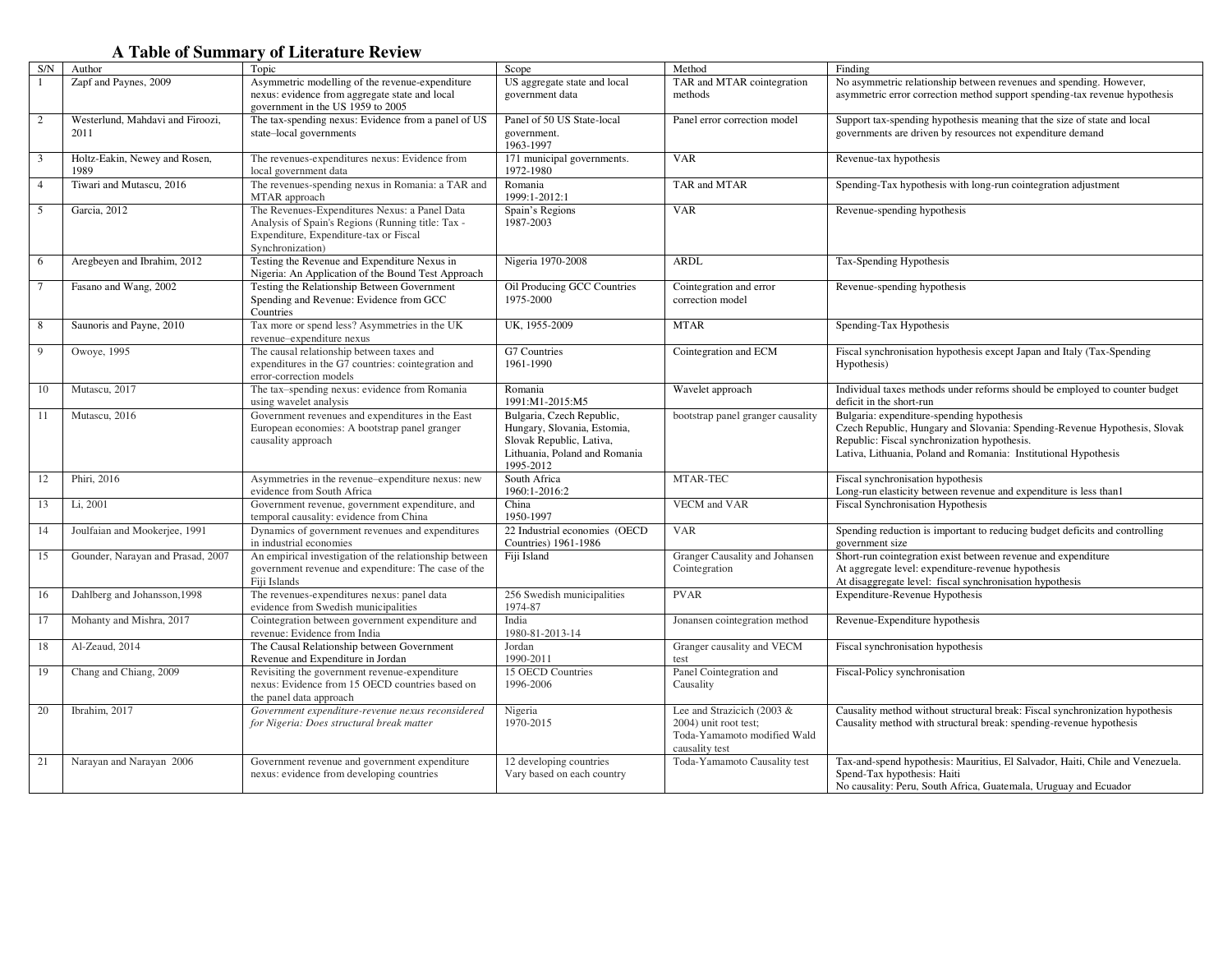|    | Narayan, 2005                          | The government revenue and government expenditure<br>nexus: empirical evidence from nine Asian countries        | <b>Asian Countries</b><br>Vary based on each country | <b>ARDL</b> and <b>VECM</b>                | Cointegration exists in three out of nine countries considered.<br>Indonesia, Singapore, Sri Lanka: Tax-spending hypothesis for short-run<br>Nepal: Tax-spending hypothesis both short-run and long-run<br>Indonesia and Sri Lanka: spending-tax hypothesis in the long-run<br>India, Malaysia, Pakistan, Philippines and Thailand: Neutrality (Insitution<br>Separation Hypothesis |
|----|----------------------------------------|-----------------------------------------------------------------------------------------------------------------|------------------------------------------------------|--------------------------------------------|-------------------------------------------------------------------------------------------------------------------------------------------------------------------------------------------------------------------------------------------------------------------------------------------------------------------------------------------------------------------------------------|
| 23 | Abdulrasheed, B., 2017                 | Causality between government expenditure and<br>government revenue in Nigeria                                   | Nigeria<br>1986-2015                                 | <b>ECM</b>                                 | Spending-Revenue hypothesis                                                                                                                                                                                                                                                                                                                                                         |
| 24 | Mehrara, Pahlavani and Elyasi,<br>2011 | Government revenue and government expenditure<br>nexus in Asian countries: Panel cointegration and<br>causality | 40 Asian Countries<br>1995-2008                      | Kao Panel Cointegration                    | Cointegration exist between revenue and expenditure<br>Fiscal synchronization hypothesis                                                                                                                                                                                                                                                                                            |
| 25 | Yinusa and Adedokun, 2017              | Fiscal Synchronisation or Institutional Separation: An<br>Examination of Tax-Spend Hypothesis in Nigeria        | Nigeria<br>1980-2014                                 | Granger-Causality<br>Block exogeneity VECM | Tax-Spending hypothesis                                                                                                                                                                                                                                                                                                                                                             |
| 26 | Obeng, 2015                            | A Causality Test of the Revenue-Expenditure Nexus in<br>Ghana                                                   | Ghana<br>1980-2013                                   | OLS, VAR and Granger-<br>causality test    | Revenue-expenditure hypothesis                                                                                                                                                                                                                                                                                                                                                      |
| 27 | Takumah, 2014                          | The Dynamic Causal Relationship between<br>Government Revenue and Government Expenditure<br>Nexus in Ghana      | Ghana<br>1986-2012                                   | <b>ARDL</b>                                | Cointegrated<br>Fiscal synchronization hypothesis                                                                                                                                                                                                                                                                                                                                   |

*Source: Compiled by the Author*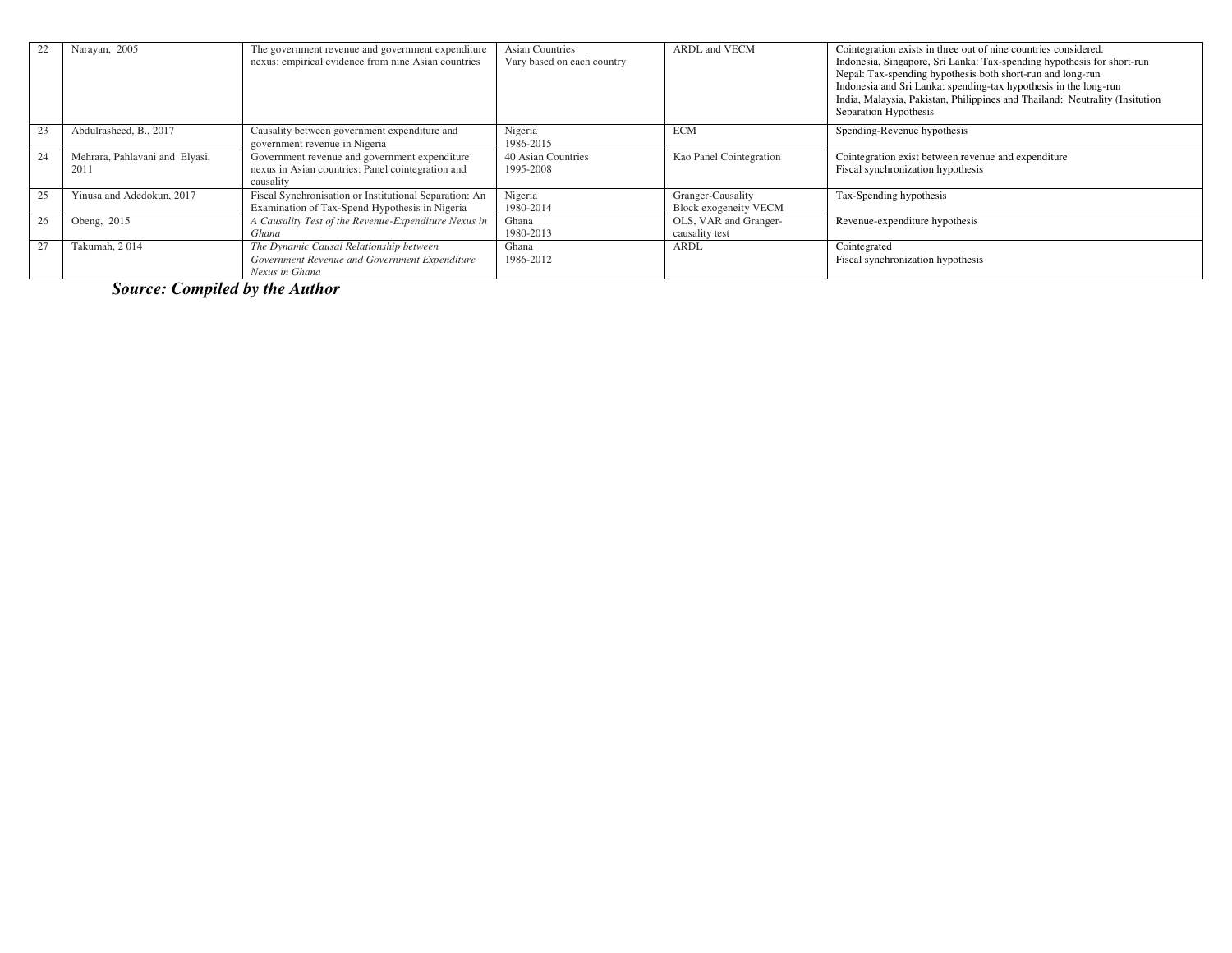#### **References**

- Abdulrasheed, B. (2017). Causality between government expenditure and government revenue in Nigeria. *Asian Journal of Economics and Empirical Research*, *4*(2), 91-98.
- Al-Zeaud, H. A. (2014). The causal relationship between government revenue and expenditure in Jordan. *Global Journal of Management and Business Research: B Economics and Commerce.* Vol. 14, Issue 6, pp. 48-58
- Aregbeyen, O. and Ibrahim, T. M., (2012a). Testing the revenue and expenditure nexus in Nigeria: An application of the bound test approach. *European Journal of Social Sciences*, *27*(3), 374- 380.
- Aregbeyen, O., and Ibrahim, T. M .,(2012b). The causal relationship between government spending and revenue in an oil-dependent economy: the case of Nigeria. *The IUP Journal of Public Finance*, 10(1), pp. 6-21
- Aworinde, O. B. (2013). The tax-spend nexus in Nigeria: evidence from nonlinear causality. *Economics Bulletin*, *33*(4), 3117-3130.
- Baghestani, H., and McNown, R. (1994). Do revenues or expenditures respond to budgetary disequilibria?. *Southern Economic Journal*, 311-322.
- Baharumshah, A. Z., Jibrilla, A. A., Sirag, A., Ali, H. S., and Muhammad, I. M. (2016). Public revenue‐ expenditure nexus in South Africa: Are there asymmetries?. *South African Journal of Economics*, *84*(4), 520-537.
- Ball, L., and Mankiw, N. G. (1995). *What do budget deficits do*?. National Bureau of Economic Research Working Paper No. 5263
- Barro, R. J. (1974). Are government bonds net wealth?. *Journal of political economy*, *82*(6), 1095-1117.
- Bekiros, S. D., and Diks, C. G. (2008). The relationship between crude oil spot and futures prices: Cointegration, linear and nonlinear causality. *Energy Economics*, *30*(5), 2673-2685.
- Bernheim, B. D. (1989). A neoclassical perspective on budget deficits. *The Journal of Economic Perspectives*, *3*(2), 55-72.
- Buchanan, J. M., and Wagner, R. W. (1977). *Democracy in deficit: The political legacy of Lord Keynes*. New York: Academic Press.
- Chang, T., and Chiang, G. (2009). Revisiting the government revenue-expenditure nexus: Evidence from 15 OECD countries based on the panel data approach. *Czech Journal of Economics and Finance (Finance a uver)*, *59*(2), 165-172.
- Dahlberg, M., and Johansson, E. (1998). The revenues-expenditures nexus: panel data evidence from Swedish municipalities. *Applied Economics*, *30*(10), 1379-1386.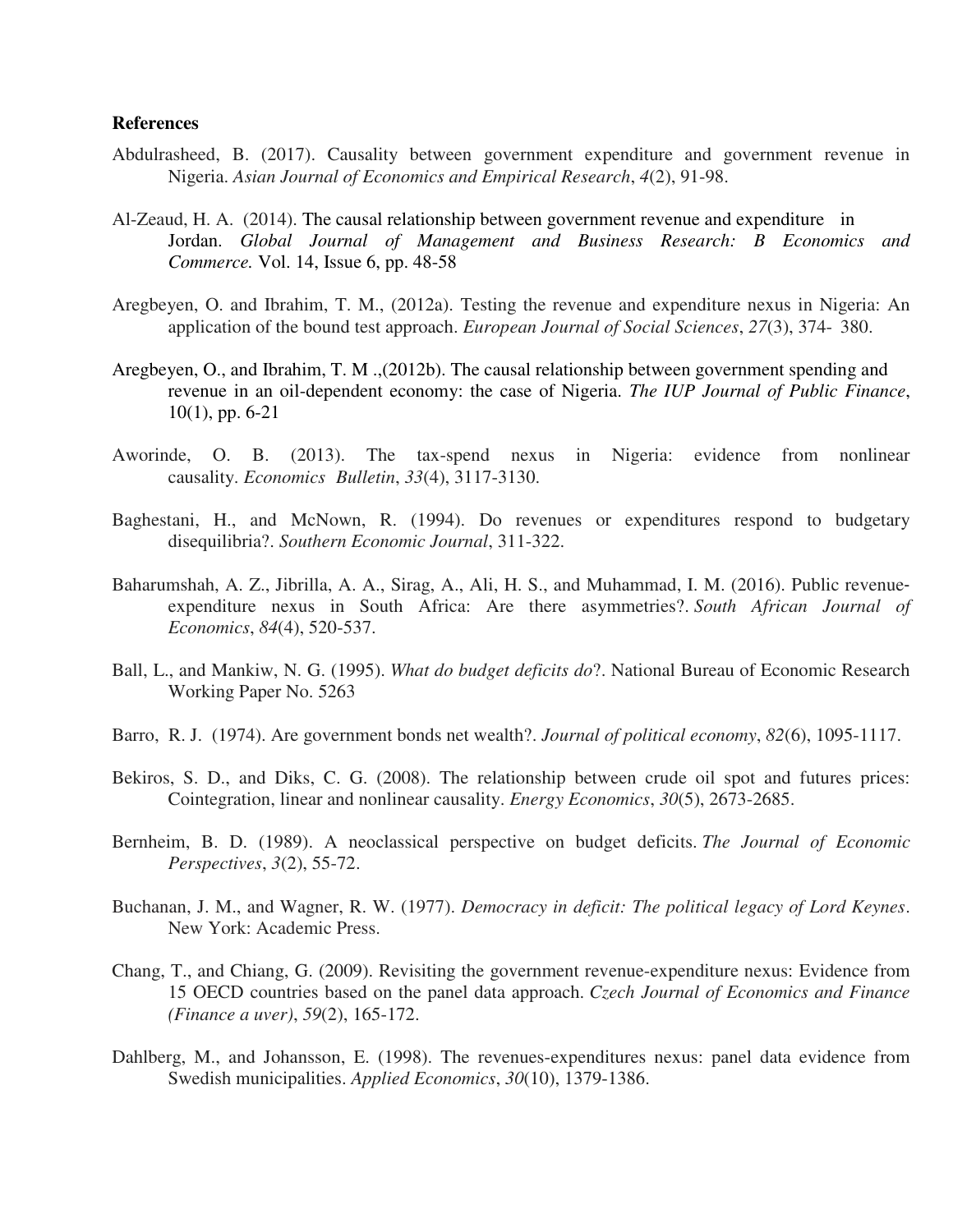- Dickey, D. A., and Fuller, W. A. (1981). Likelihood ratio statistics for autoregressive time series with a unit root. *Econometrica: Journal of the Econometric Society*, 1057-1072.
- Diks, C., and Panchenko, V. (2006). A new statistic and practical guidelines for nonparametric Granger causality testing. *Journal of Economic Dynamics and Control*, *30*(9-10), 1647-1669.
- Ewing, B. T., Payne, J. E., Thompson, M. A., and Al-Zoubi, O. M (2006). Government expenditures and revenues: Evidence from asymmetric modeling, *Southern Economic Journal* 73(1), 190.200.
- Ewing, B. T., and Payne, J. E. (1998). Government revenue-expenditure nexus: Evidence from Latin America. *Journal of Economic Development* 23 (2): 57-69.
- Fasano, U., and Wang, Q. (2002). *Testing the relationship between government spending and revenue: Evidence from GCC countries*. IMF Working Paper WP/02/201,
- Friedman, M. (1978). *The limitations of tax limitation*. *Policy Review* (summer): 7-14.
- Garcia, M. J. (2012). The revenues-expenditures nexus: A panel data analysis of Spain's regions (Running title: Tax-expenditure, expenditure-tax or fiscal synchronization). *International Journal of Academic Research in Economics and Management Sciences*, *1*(1), 24.
- Gounder, N., Narayan, P. K., and Prasad, A. (2007) An empirical investigation of the relationship between government revenue and expenditure: The case of the Fiji Islands. *International Journal of Social Economics*, *34*(3), 147-158.
- Granger, C. W. J. (1969). Investigating causal relations by econometric model and cross spectral methods, *Econometrica*, Vol. 7, No. 3, pp. 424-438.
- Holtz-Eakin, D., Newey. W., and Rosen, H. S. (1989). The revenues-expenditures nexus: Evidence from local government data. *International Economic Review*, 415-429.
- Ibrahim, T. (2017). *Government expenditure-revenue nexus reconsidered for Nigeria: Does structural break matter?* University Library of Munich, Germany, MPRA Paper No. 86220
- Irandoust, M. (2018). Government spending and revenues in Sweden 1722–2011: evidence from hidden cointegration. *Empirica*, *45*(3), 543-557.
- Joulfaian, D., and Mookerjee, R. (1991). Dynamics of government revenues and expenditures in industrial economies. *Applied Economics*, *23*(12), 1839-1844.
- Li, X. (2001). Government revenue, government expenditure, and temporal causality: evidence from China. *Applied Economics*, *33*(4), 485-497.
- Mehrara, M., Pahlavani, M., and Elyasi, Y. (2011). Government revenue and government expenditure nexus in Asian countries: Panel cointegration and causality. *International Journal of Business and Social Science*, *2*(7), 199-207.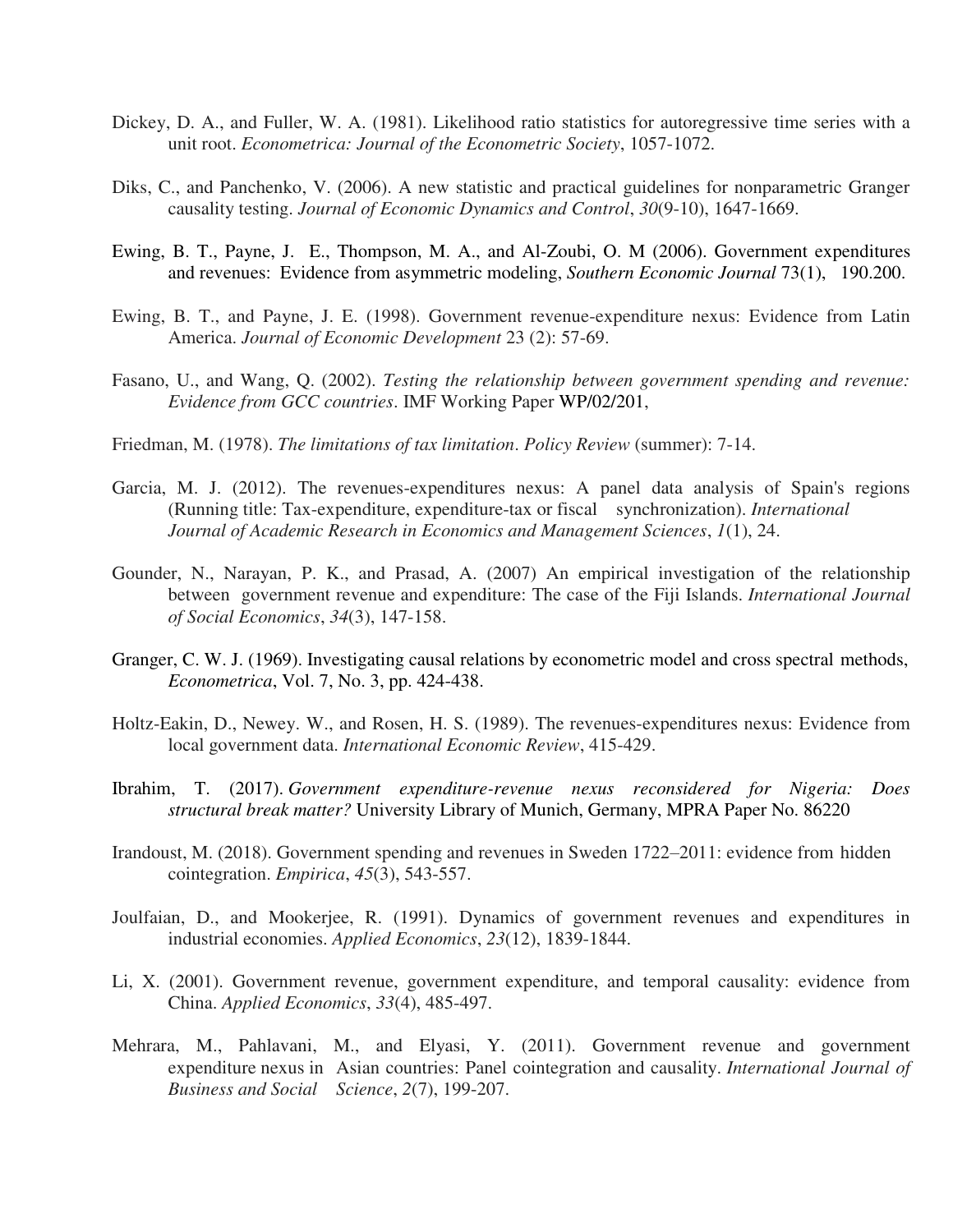- Meltzer, A. H., and Richard, S. F. (1981). A rational theory of the size of government. *Journal of political Economy*, *89*(5), 914-927.
- Mohanty, A. R, and Mishra, B. R. (2017). Cointegration between government expenditure and revenue: Evidence from India. Advances in Economics and Business 5(1): 33-40
- Musgrave, R. A. (1961). Approaches to a fiscal theory of political federalism. In *Public finances: Needs, sources, and utilization*. Princeton University Press, pp. 97-134.
- Mutascu, M. (2016). Government revenues and expenditures in the East European economies: A bootstrap panel granger causality approach. *Eastern European Economics*, *54*(6), 489-502.
- Mutascu, M. (2017). The tax–spending nexus: evidence from Romania using wavelet analysis. *Post- Communist Economies*, *29*(3), 431-447.
- Narayan, P. K. (2005). The government revenue and government expenditure nexus: empirical evidence from nine Asian countries. *Journal of Asian Economics*, *15*(6), 1203-1216.
- Narayan, P. K., and Narayan, S. (2006). Government revenue and government expenditure nexus: evidence from developing countries. *Applied Economics*, *38*(3), 285-291.
- Neftci, S. N. (1984). Are economic time series asymmetric over the business cycle? *Journal of Political Economy*, 92:307–328
- Nimani, A. (2013). Consequences of fiscal deficit. *Journal of Economics and International Finance*, *5*(3), 58-64.
- Nwosu, D. C., and Okafor, H. O. (2014). Government revenue and expenditure in Nigeria: A disaggregated analysis. *Asian Economic and Financial Review*, 4(7): 877-892
- Nyamongo, M. E., Sichei, M. M. and Schoeman, N. J. (2007). Government revenue and expenditure nexus in South Africa. *South African Journal of Economic and Management Sciences*, *10*(2), 256- 269.
- Obeng, S. K. (2015). A causality test of the revenue-expenditure nexus in Ghana**.** *ADRRI Journal of Arts and Social Sciences, Ghana*: Vol. 11, No. 11(1), pp. 1-19, ISSN: 2343- 6891
- Obioma, E. C., and Ozughalu, U. M. (2010). An examination of the relationship between government revenue and government expenditure in Nigeria: Cointegration and causality approach. *Central Bank of Nigeria*, *48*(2), 35.
- Ogujiuba, K., and Abraham, T. W. (2012). Testing the relationship between government revenue and expenditure: Evidence from Nigeria. *International Journal of Economics and Finance*, 4(11): 172-182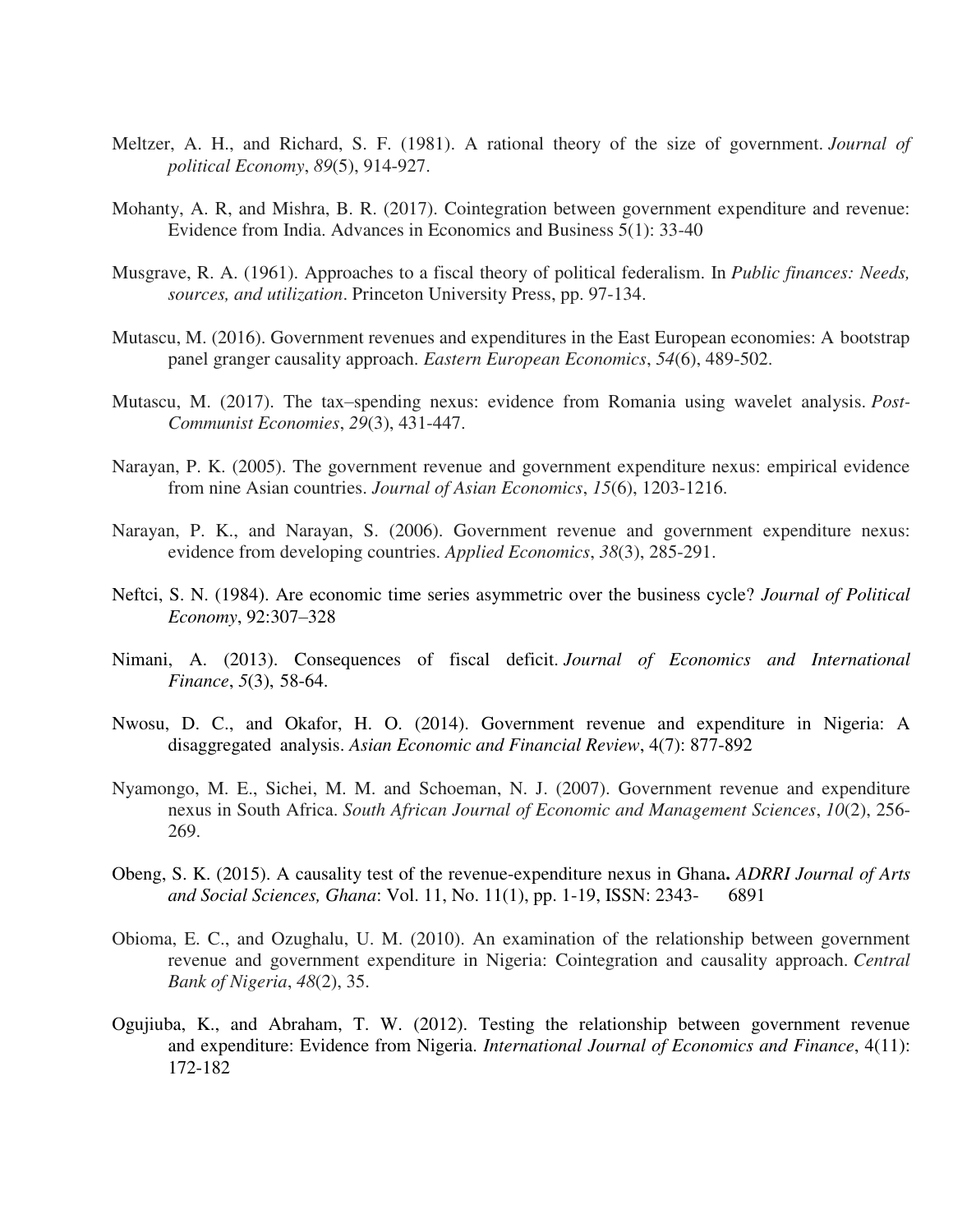- Owoye, O. (1995). The causal relationship between taxes and expenditures in the G7 countries: cointegration and error-correction models. *Applied Economics Letters*, *2*(1), 19-22.
- Paleologou, S. M. (2013). Asymmetries in the revenue–expenditure nexus: A tale of three countries. *Economic Modelling*, *30*, 52-60.
- Payne, J. E. (2003). A survey of the international empirical evidence on the tax-spend debate. *Public Finance Review*, *31*(3), 302-324.
- Peacock, A. T., and Wiseman, J. (1979). Approaches to the analysis of government expenditure growth. *Public Finance Quarterly*, *7*(1), 3-23.
- Pesaran, H., Shin, Y., and Smith, R. J. (2001). Bounds testing approaches to the analysis of level relationships. *Journal of Applied Econometrics*, 16, 289-326
- Phillips, P. C., and Perron, P. (1988). Testing for a unit root in time series regression. *Biometrika*, *75*(2), 335-346.
- Phiri, A. (2016). Asymmetries in the revenue–expenditure nexus: new evidence from South Africa. *Empirical Economics*, 1-33.
- Raifu, I. A., and Raheem, A. N. (2018). Do government revenues matter for economic growth? Evidence from Nigeria. *European Journal of Government and Economics*, *7*(1), 60-84.
- Roy, A., Sahoo, P., and Kamaiah, B. (2000). *A causal test of fiscal synchronisation hypothesis in India* (No. 54). Institute for Social and Economic Change, Bangalore.
- Saunoris, J. W., and Payne, J. E. (2010). Tax more or spend less? Asymmetries in the UK revenue– expenditure nexus. *Journal of Policy Modeling*, *32*(4), 478-487.
- Shin, Y., Yu, B., and Greenwood-Nimmo, M. (2014). Modelling asymmetric cointegration and dynamic multipliers in a nonlinear ARDL Framework. In W. H. (Eds), *The festchrift in honor of Peter Schmidt: Econometric methods and applications* (pp. 281- 314). New York: Springer.
- Stiglitz, J. E., and Walsh, C. E. (2008). *The seven deadly deficits.* Special Reports, the New Economy.
- Takumah, W. (2014). *The dynamic causal relationship between government revenue and government expenditure nexus in Ghana*. University Library of Munich, Germany.
- Tešić, A., Ilić, D., and Đelić, A. T. (2014). Consequences of fiscal deficit and public debt in financing the public sector. *Economics of Agriculture*, *61*(1), 177-194
- Tiwari, A. K., and Mutascu, M. (2016). The revenues-spending nexus in Romania: A TAR and MTAR approach. *Economic research-Ekonomska istraživanja*, *29*(1), 735-745.